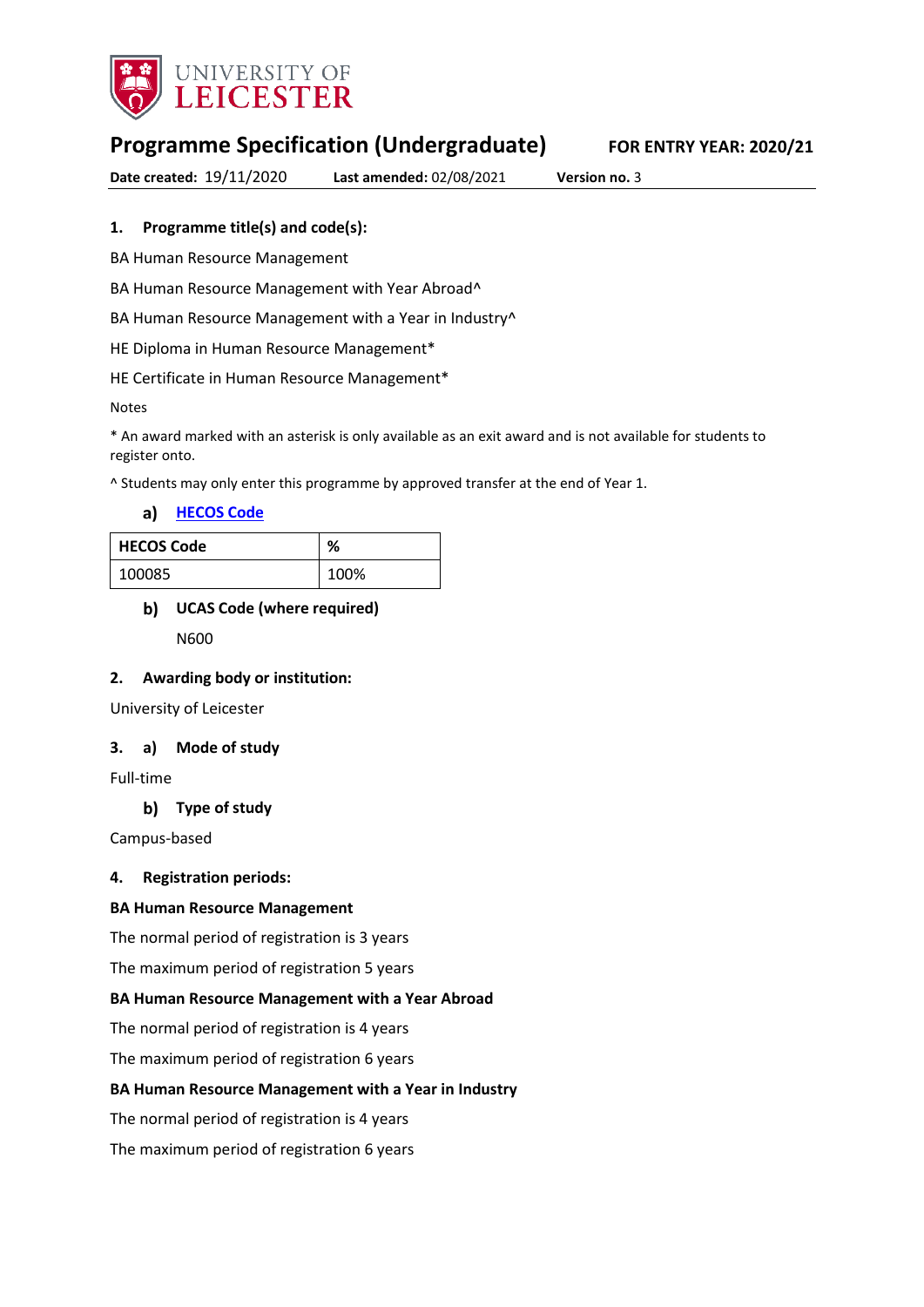### **5. Typical entry requirements**

ABB at A level/320 points /International Baccalaureate: Pass Diploma with 32 points/GCSE Mathematics and GCSE English Language at grade C/European Baccalaureate: Pass Diploma with 77% overall.

Year Abroad variant: The condition for admission to the scheme will be an average mark of no less than 55% in year one. Students who meet these conditions will be invited to apply at the beginning of the second year of studies. Students will then be expected to maintain average marks of no less than 55% in their second year.

For the Year Abroad variants, students will not be admitted directly to these programmes but will be able to transfer to the programme on application for a year abroad during the second year of the BA programme under the following conditions:

- Have an overall average of 55 or higher in the first year
- Have an overall average of 55 or higher in the second year
- Must not have any failed modules in order to progress to the year abroad.

*\*If you have mitigating circumstances that affect your results, you may request that your circumstances be taken into consideration.*

For those on the year in industry, see additional programme specification content for Year in Industry [programmes](https://www2.le.ac.uk/offices/sas2/courses/documentation/undergraduate-programme-specification-content-for-year-in-industry-programme-variants)

#### **6. Accreditation of Prior Learning**

n/a

#### **7. Programme aims**

The programme aims to:

- Develop a critical understanding of modern human resource management analysis, ideas and practices and their relevance to a variety of institutional and organisational contexts; to develop quantitative, communications and information technology skills, and the ability to apply these in organisational contexts
- Increase a graduate's marketability by: encouraging intellectual development, critical ability, research skills, communication skills and confidence in problem recognition, formulation and solution; and by promoting awareness of the general business and financial environment and current human resource management issues
- Prepare students for career and training opportunities in human resource management in both the private and public sectors and voluntary organisations; and to prepare those interested in postgraduate study for the transition to an increasingly independent regime of study and research.

The Year Abroad variants also aim to:

- Enable students to experience contemporary human resource management ideas from a European perspective in a supportive environment.
- Develop students' working knowledge of a European language other than English.
- Encourage a thoughtful and mature approach to all aspects of study and life, creating graduates with broad experiences and horizons.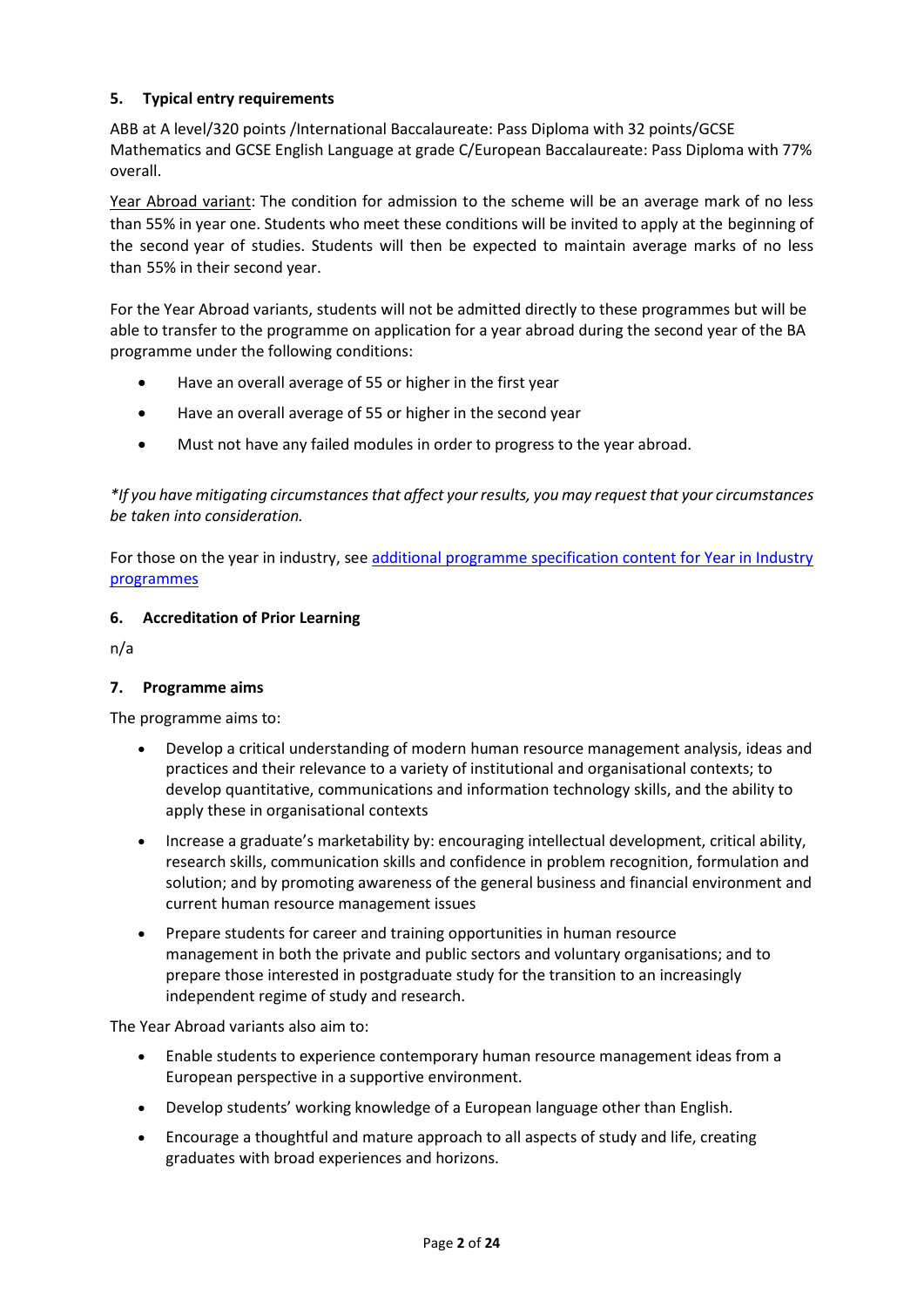• Enhance employability of graduates by their knowledge of other contexts of human resource management education, foreign languages and different business cultures.

The Year in Industry variants also aim to:

- Enable students to gain direct experience of working in relevant roles during their PY.
- Develop a better appreciation of both the application and the context of their academic studies.
- Provide students with career insights by enabling them to undertake a formal role within a professional organisation whilst contributing to its performance at the same time.

#### **8. Reference points used to inform the programme specification**

- QAA Benchmarking Statement
- Framework for Higher Education Qualifications (FHEQ)
- UK Quality Code for Higher Education
- University Learnin[g Strategy](https://www2.le.ac.uk/offices/sas2/quality/learnteach)
- [University Assessment Strategy](https://www2.le.ac.uk/offices/sas2/quality/learnteach)
- University of Leicester Periodic Developmental Review Report
- External Examiners' reports (annual)
- United Nations Education for Sustainable Development Goals
- Student Destinations Data

#### **9. Programme Outcomes**

Unless otherwise stated, programme outcomes apply to all awards specified in 1. Programme title(s).

#### **Discipline specific knowledge and competencies**

i) Mastery of an appropriate body of knowledge

| <b>Intended Learning</b>                                                                                                                                     | <b>Teaching and Learning</b>                                                                                                                       | <b>How Demonstrated?</b>                                                         |
|--------------------------------------------------------------------------------------------------------------------------------------------------------------|----------------------------------------------------------------------------------------------------------------------------------------------------|----------------------------------------------------------------------------------|
| <b>Outcomes</b>                                                                                                                                              | <b>Methods</b>                                                                                                                                     |                                                                                  |
| Demonstrate mastery of<br>management as a field of<br>study and of the body of<br>knowledge associated with<br>the range of subjects that it<br>encompasses. | Lectures, seminars, exercises<br>(including computer-based),<br>group work, directed reading,<br>independent study and final<br>year dissertation. | Essay assignments examinations,<br>oral presentations,<br>dissertation research. |

ii) Understanding and application of key concepts and techniques

| <b>Intended Learning</b>                                                                                                         | <b>Teaching and Learning Methods</b>                                                                                                               | <b>How Demonstrated?</b>                                                                                                                |
|----------------------------------------------------------------------------------------------------------------------------------|----------------------------------------------------------------------------------------------------------------------------------------------------|-----------------------------------------------------------------------------------------------------------------------------------------|
| <b>Outcomes</b>                                                                                                                  |                                                                                                                                                    |                                                                                                                                         |
| Demonstrate understanding<br>of principles and concepts,<br>and their limitations,<br>of human resource<br>management across the | Lectures, seminars, exercises<br>(including computer-based),<br>group work, directed reading,<br>independent study and final year<br>dissertation. | Essay assignments and<br>examinations. Oral presentations.<br>Problem-based exercises and<br>case study work.<br>Dissertation research. |
| range of relevant subject<br>areas.                                                                                              |                                                                                                                                                    |                                                                                                                                         |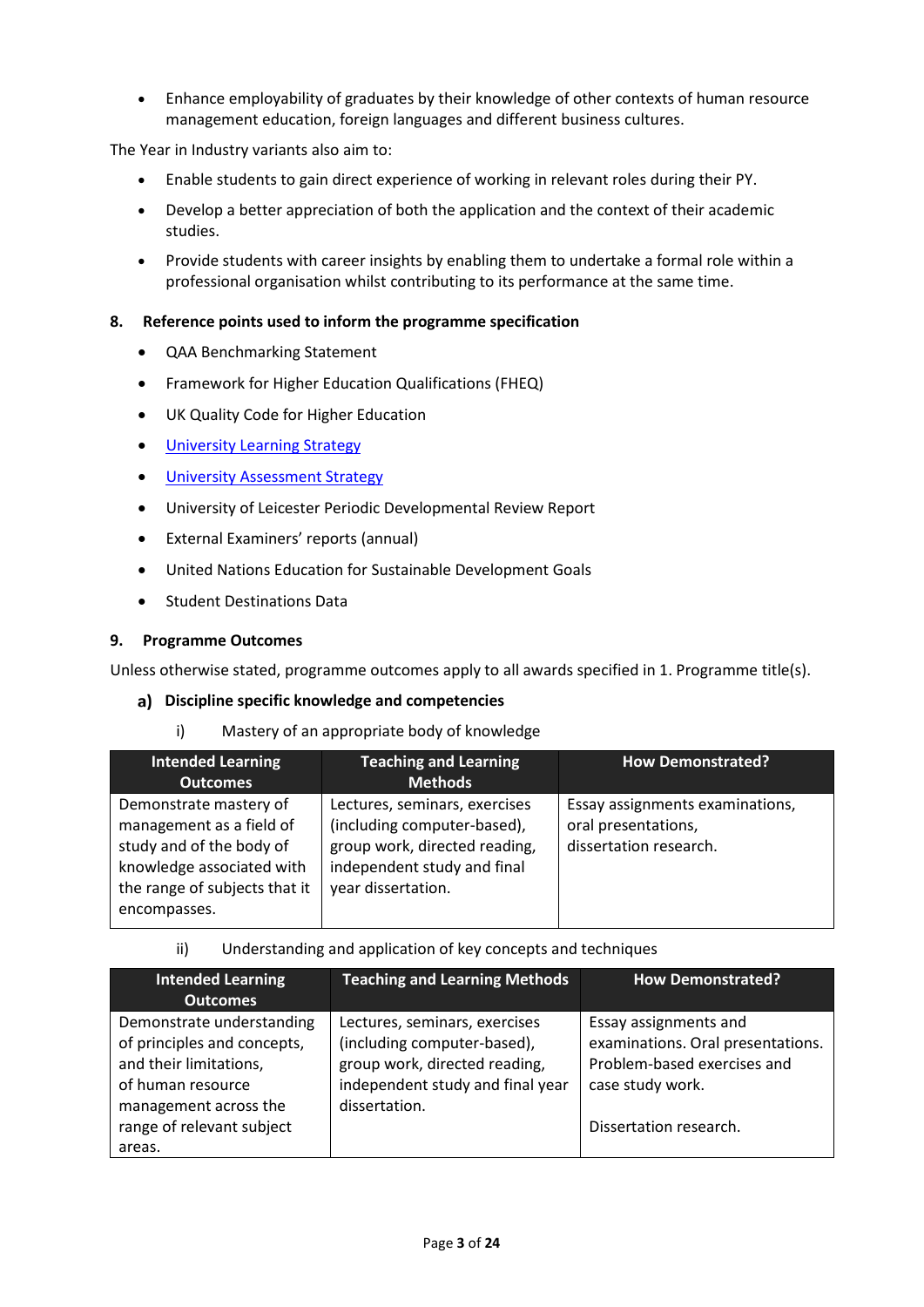| <b>Intended Learning</b><br><b>Outcomes</b>                                                                 | <b>Teaching and Learning Methods</b>                                                                                                               | <b>How Demonstrated?</b>                                                                                      |
|-------------------------------------------------------------------------------------------------------------|----------------------------------------------------------------------------------------------------------------------------------------------------|---------------------------------------------------------------------------------------------------------------|
| Ability to engage in critical<br>debates on contemporary<br>issues.                                         | Lectures, seminars, exercises<br>(including computer-based),<br>group work, directed reading,<br>independent study and final year<br>dissertation. | Essay assignments and<br>examinations. Oral presentations.<br>Problem-based exercises and<br>case study work. |
|                                                                                                             |                                                                                                                                                    | Dissertation research.                                                                                        |
| Demonstrate the ability in to<br>apply concepts and theories<br>to clearly identified research<br>problems. | Lectures, seminars, exercises<br>(including computer-based),<br>group work, directed reading,<br>independent study and final year<br>dissertation. | Essay assignments and<br>examinations. Oral presentations.<br>Problem-based exercises and<br>case study work. |
|                                                                                                             |                                                                                                                                                    | Dissertation research.                                                                                        |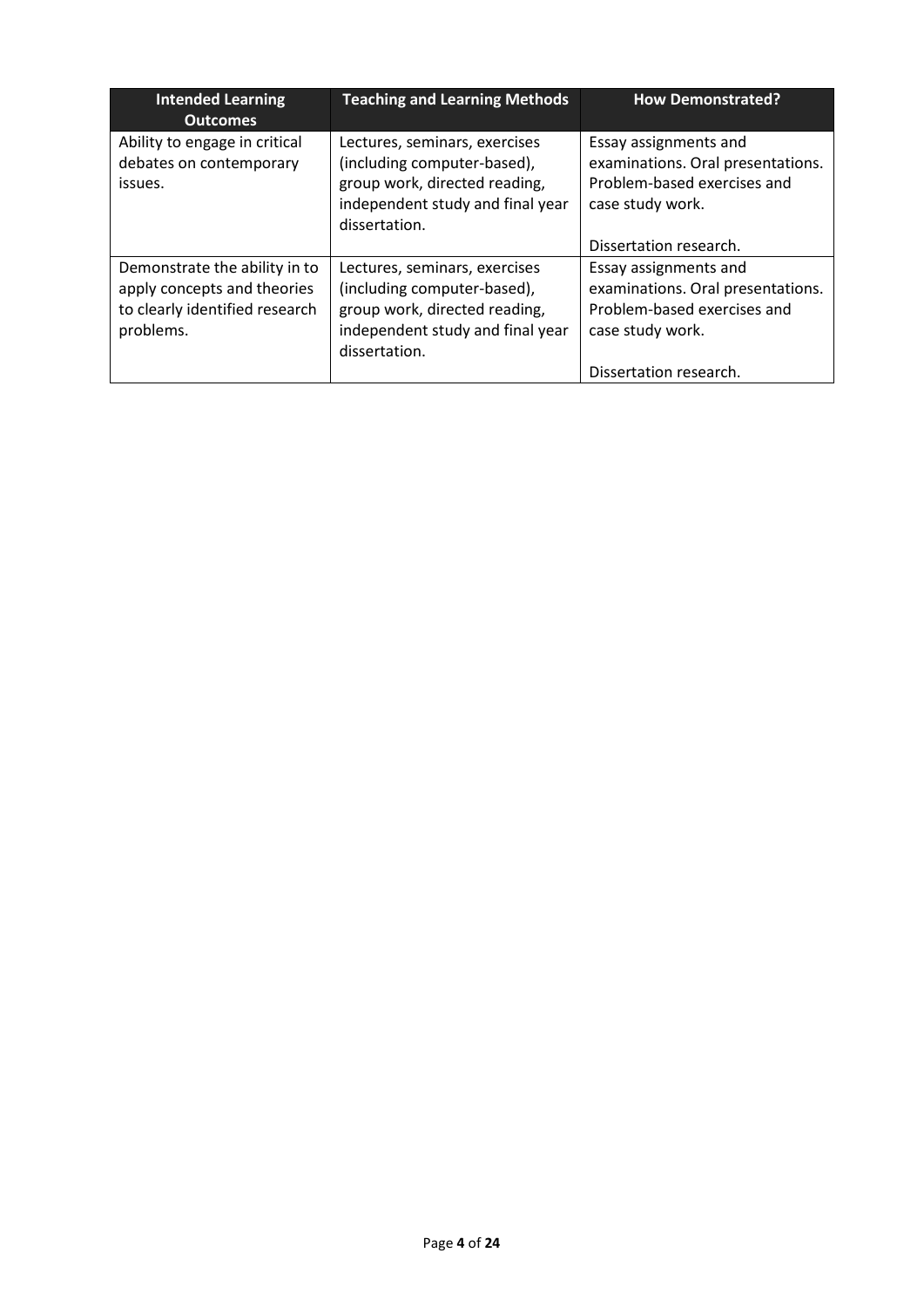| <b>Intended Learning</b><br><b>Outcomes</b>                      | <b>Teaching and Learning Methods</b>                                                                           | <b>How Demonstrated?</b>                                                                                                                                                                                                              |
|------------------------------------------------------------------|----------------------------------------------------------------------------------------------------------------|---------------------------------------------------------------------------------------------------------------------------------------------------------------------------------------------------------------------------------------|
| Real world application of<br>theory and concepts to<br>practice. | Year in Industry Year<br>Practical workshops,<br>demonstrations, interactive case<br>based exercises, projects | Completion of employer led<br>project, based on creating<br>solutions for real life<br>organisational problems.                                                                                                                       |
|                                                                  |                                                                                                                | Formative feedback from the<br>employer, regarding the<br>effectiveness of the solution,<br>based on the application of<br>theory to practice.                                                                                        |
|                                                                  |                                                                                                                | Completion of a reflective<br>learning portfolio of<br>demonstrated HR practitioner<br>skills, in line with the CIPD<br>accredited programme mapping<br>(Associate level).                                                            |
|                                                                  |                                                                                                                | Completion of a reflective<br>learning portfolio based on the<br>Chartered Institute for Personnel<br>and Development's core<br>behaviour standards (for<br>accredited programme mapping -<br>Associate level).                       |
|                                                                  |                                                                                                                | Year in Industry                                                                                                                                                                                                                      |
|                                                                  |                                                                                                                | Completion of weekly learning<br>log recording skills development,<br>major achievements, key areas of<br>work, learning points and<br>challenges overcome.                                                                           |
|                                                                  |                                                                                                                | 2500 word reflective essay which<br>is formally assessed on pass or<br>fail basis. This assesses the depth<br>of reflection, review of skill<br>development and areas of<br>strength, links between practice,<br>theory and concepts. |
|                                                                  |                                                                                                                | Formative feedback via Personal<br>Tutor at 4 points during the year.                                                                                                                                                                 |
|                                                                  |                                                                                                                | Formative feedback from<br>employer regarding reflection on<br>skills development, areas of<br>strength and weakness and<br>contribution to the workplace.                                                                            |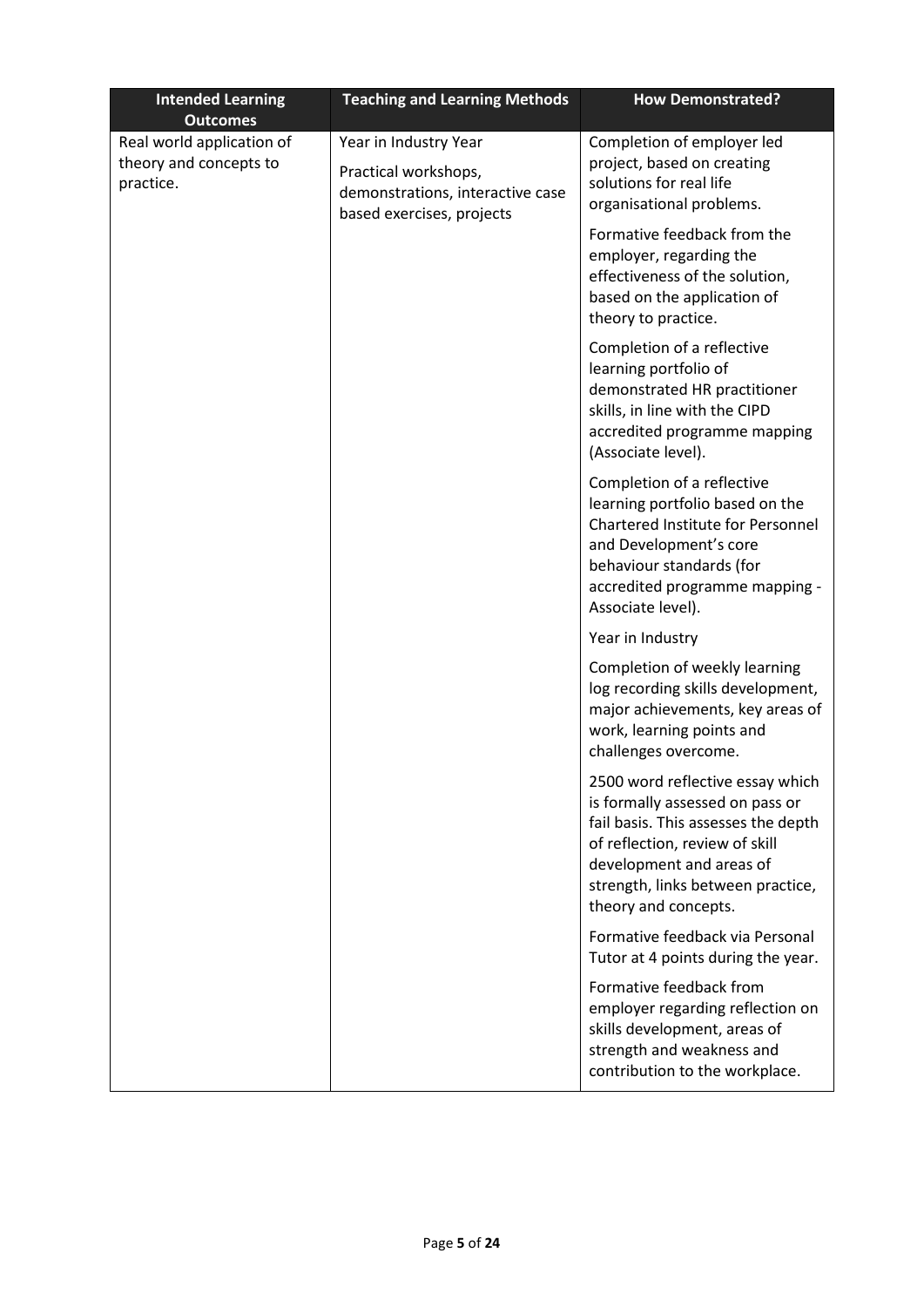iii) Critical analysis of key issues

| <b>Intended Learning</b><br><b>Outcomes</b>                                                                                                                     | <b>Teaching and Learning Methods</b>                                                                                                               | <b>How Demonstrated?</b>                                                                                                                                                                                                              |
|-----------------------------------------------------------------------------------------------------------------------------------------------------------------|----------------------------------------------------------------------------------------------------------------------------------------------------|---------------------------------------------------------------------------------------------------------------------------------------------------------------------------------------------------------------------------------------|
| Ability to apply<br>understanding of concepts<br>and techniques with<br>independence, rigour and<br>reflexivity.                                                | Lectures, seminars, exercises<br>(including computer-based),<br>group work, directed reading,<br>independent study and final year<br>dissertation. | Essay assignments and<br>examinations. Oral presentations.<br>Dissertation research.                                                                                                                                                  |
| Ability to<br>understand contextual<br>influences on the generation<br>and application of human<br>resource<br>management concepts and<br>techniques over time. | Lectures, seminars, exercises<br>(including computer-based),<br>group work, directed reading,<br>independent study and final year<br>dissertation. | Essay assignments and<br>examinations. Oral presentations.<br>Dissertation research.                                                                                                                                                  |
| Ability to reflect critically<br>upon the nature of human<br>resource management as a<br>discipline.                                                            | Lectures, seminars, exercises<br>(including computer-based),<br>group work, directed reading,<br>independent study and final year<br>dissertation. | Essay assignments and<br>examinations. Oral presentations.<br>Dissertation research.                                                                                                                                                  |
| Critical analysis of the                                                                                                                                        | Year in Industry Year                                                                                                                              | Completion of employer led                                                                                                                                                                                                            |
| relevant issues in practice                                                                                                                                     | Practical workshops, interactive<br>case based exercises, projects                                                                                 | project, based on creating<br>solutions for real life<br>organisational problems.                                                                                                                                                     |
|                                                                                                                                                                 |                                                                                                                                                    | Organisation based assignments                                                                                                                                                                                                        |
|                                                                                                                                                                 |                                                                                                                                                    | Year in Industry                                                                                                                                                                                                                      |
|                                                                                                                                                                 |                                                                                                                                                    | Completion of weekly learning<br>log recording skills development,<br>major achievements, key areas of<br>work, learning points and<br>challenges overcome.                                                                           |
|                                                                                                                                                                 |                                                                                                                                                    | 2500 word reflective essay which<br>is formally assessed on pass or<br>fail basis. This assesses the depth<br>of reflection, review of skill<br>development and areas of<br>strength, links between practice,<br>theory and concepts. |
|                                                                                                                                                                 |                                                                                                                                                    | Formative feedback via Personal<br>Tutor at 4 points during the year.                                                                                                                                                                 |
|                                                                                                                                                                 |                                                                                                                                                    | Formative feedback from<br>employer regarding reflection on<br>skills development, areas of<br>strength and weakness and<br>contribution to the workplace.                                                                            |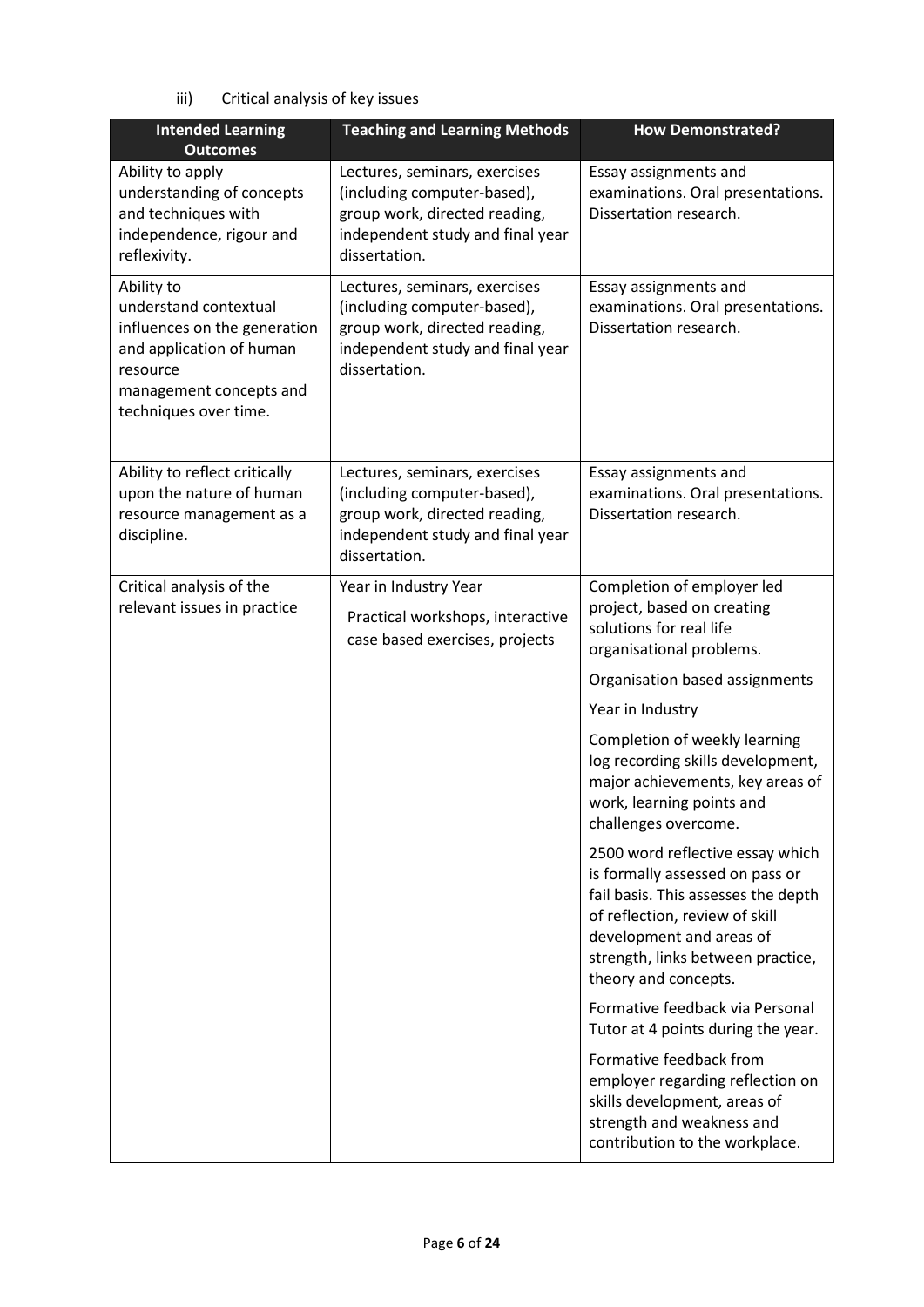iv) Clear and concise presentation of material

| <b>Intended Learning</b><br><b>Outcomes</b>                                                                                            | <b>Teaching and Learning Methods</b>                                                                                                               | <b>How Demonstrated?</b>                                                                                                                                                                                                              |
|----------------------------------------------------------------------------------------------------------------------------------------|----------------------------------------------------------------------------------------------------------------------------------------------------|---------------------------------------------------------------------------------------------------------------------------------------------------------------------------------------------------------------------------------------|
| Ability to use a variety of<br>written and oral formats to<br>present issues and<br>arguments related to human<br>resource management. | Lectures, seminars, exercises<br>(including computer-based),<br>group work, directed reading,<br>independent study and final year<br>dissertation. | Essay assignments and<br>examinations. Oral presentations.<br>Dissertation research.                                                                                                                                                  |
| Ability to organise and<br>present material in a way<br>that is appropriate to the<br>medium being used.                               | Lectures, seminars, exercises<br>(including computer-based),<br>group work, directed reading,<br>independent study and final year<br>dissertation. | Essay assignments and<br>examinations. Oral presentations.<br>Dissertation research.                                                                                                                                                  |
| Ability to distinguish<br>between relevant and non-<br>relevant material.                                                              | Lectures, seminars, exercises<br>(including computer-based),<br>group work, directed reading,<br>independent study and final year<br>dissertation. | Essay assignments and<br>examinations. Oral presentations.<br>Dissertation research.                                                                                                                                                  |
| Presentation both orally and<br>in writing to colleagues and<br>managers, meeting<br>appropriate professional                          | Year in Industry Year<br>Practical workshops,<br>demonstrations, projects                                                                          | Completion of employer led<br>project, based on creating<br>solutions for real life<br>organisational problems.                                                                                                                       |
| standards including<br>structure, reflective content,<br>clarity, succinctness and<br>comprehensive response to<br>questions.          |                                                                                                                                                    | Formative feedback from the<br>employer, regarding the<br>effectiveness of the solution,<br>based on the application of<br>theory to practice.                                                                                        |
|                                                                                                                                        |                                                                                                                                                    | Year in Industry:                                                                                                                                                                                                                     |
|                                                                                                                                        |                                                                                                                                                    | Completion of weekly learning<br>log recording skills development,<br>major achievements, key areas of<br>work, learning points and<br>challenges overcome.                                                                           |
|                                                                                                                                        |                                                                                                                                                    | 2500 word reflective essay which<br>is formally assessed on pass or<br>fail basis. This assesses the depth<br>of reflection, review of skill<br>development and areas of<br>strength, links between practice,<br>theory and concepts. |
|                                                                                                                                        |                                                                                                                                                    | Formative feedback via Personal<br>Tutor at 4 points during the year.                                                                                                                                                                 |
|                                                                                                                                        |                                                                                                                                                    | Formative feedback from<br>employer regarding reflection on<br>skills development, areas of<br>strength and weakness and<br>contribution to the workplace.                                                                            |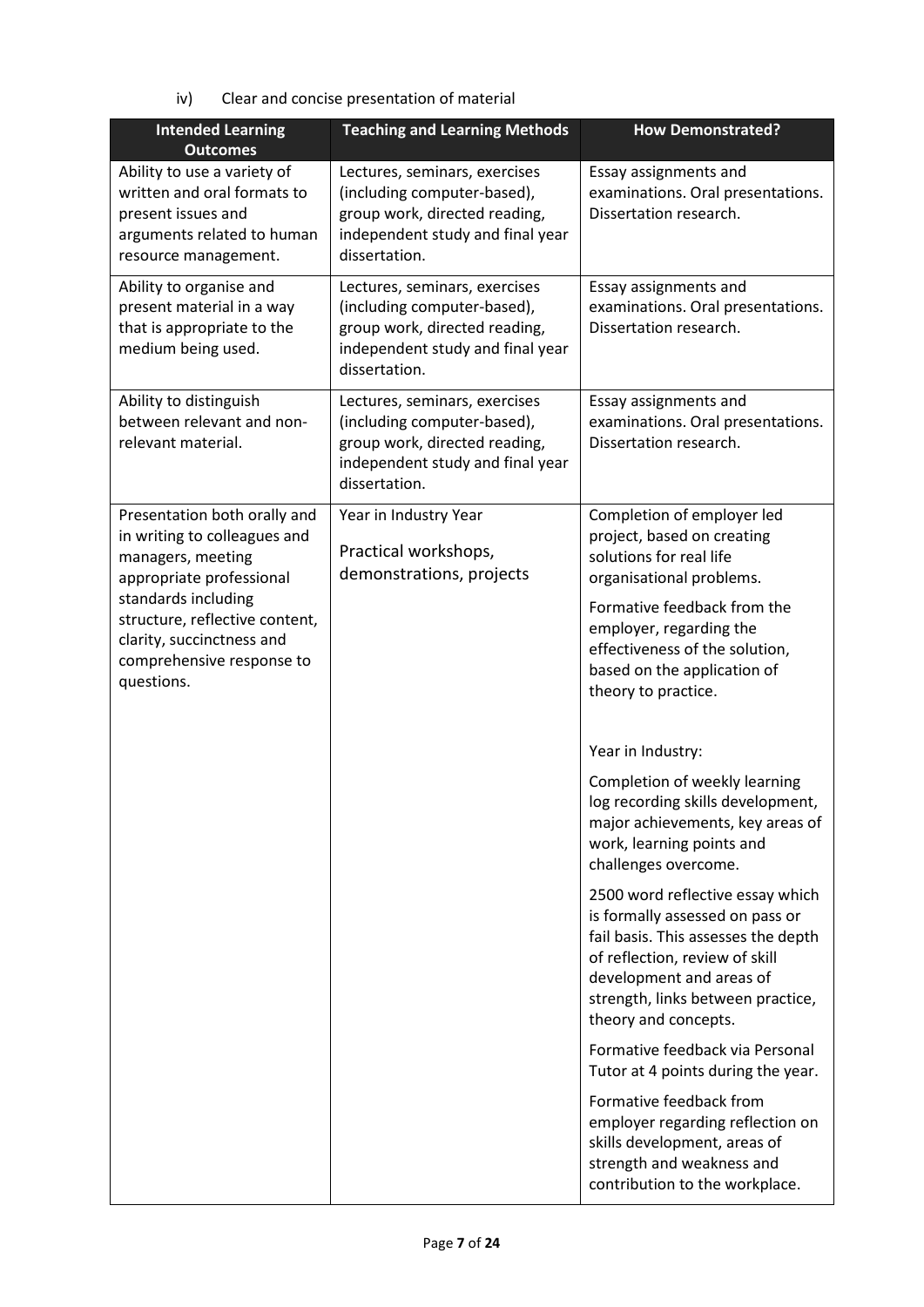v) Critical appraisal of evidence with appropriate insight

| <b>Intended Learning Outcomes</b>                                                                                                                          | <b>Teaching and Learning</b>                                                                                                                       | <b>How Demonstrated?</b>              |
|------------------------------------------------------------------------------------------------------------------------------------------------------------|----------------------------------------------------------------------------------------------------------------------------------------------------|---------------------------------------|
|                                                                                                                                                            | <b>Methods</b>                                                                                                                                     |                                       |
| Ability to read, analyse and<br>reflect critically upon<br>management/organisation texts<br>and other source materials,<br>both theoretical and empirical. | Lectures, seminars, exercises<br>(including computer-based),<br>group work, directed reading,<br>independent study and final<br>year dissertation. | Essay assignments and<br>examinations |
| Ability to undertake<br>independent research, involving<br>the formulating of appropriate<br>questions and the use of<br>evidence.                         | Lectures, seminars, exercises<br>(including computer-based),<br>group work, directed reading,<br>independent study and final<br>year dissertation. | Essay assignments and<br>examinations |

vi) Other discipline specific competencies

| <b>Intended Learning</b><br><b>Outcomes</b>                                                                                                | <b>Teaching and Learning Methods</b> | <b>How Demonstrated?</b> |
|--------------------------------------------------------------------------------------------------------------------------------------------|--------------------------------------|--------------------------|
| Ability to design, undertake<br>and present an independent<br>piece of work focused on a<br>particular human resource<br>management issue. | Final year dissertation.             | Dissertation research.   |

# **b)** Transferable skills

# i) Oral communication

| <b>Intended Learning</b><br><b>Outcomes</b>                                                      | <b>Teaching and Learning Methods</b>                                             | <b>How Demonstrated?</b> |
|--------------------------------------------------------------------------------------------------|----------------------------------------------------------------------------------|--------------------------|
| Ability to make oral<br>presentations and to<br>respond effectively to<br>questioning.           | Seminars, group problem-solving<br>exercises, case studies and<br>presentations. | Oral presentations.      |
| Ability to participate<br>effectively in group<br>discussions with other<br>students and tutors. | Seminars, group problem-solving<br>exercises, case studies and<br>presentations. | Oral presentations.      |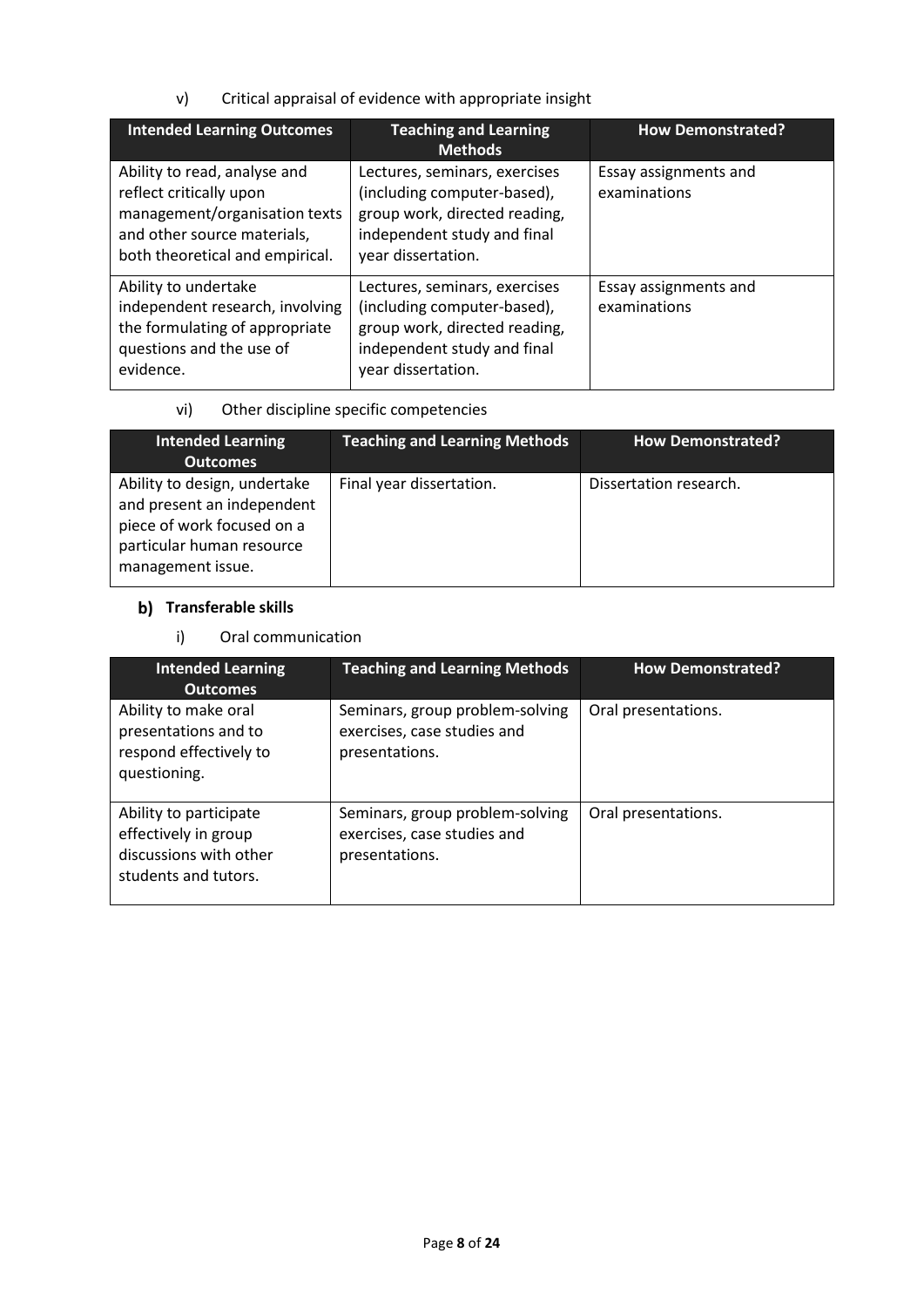| <b>Intended Learning</b><br><b>Outcomes</b>                                                              | <b>Teaching and Learning Methods</b> | <b>How Demonstrated?</b>                                                                                                                                                                                                              |
|----------------------------------------------------------------------------------------------------------|--------------------------------------|---------------------------------------------------------------------------------------------------------------------------------------------------------------------------------------------------------------------------------------|
| Ability to make oral<br>presentations and to<br>respond effectively to<br>questioning during PY.         | Year in Industry Year only           | Completion of weekly learning<br>log recording skills development,<br>major achievements, key areas of<br>work, learning points and<br>challenges overcome.                                                                           |
|                                                                                                          |                                      | 2500 word reflective essay which<br>is formally assessed on pass or<br>fail basis. This assesses the depth<br>of reflection, review of skill<br>development and areas of<br>strength, links between practice,<br>theory and concepts. |
|                                                                                                          |                                      | Formative feedback via Personal<br>Tutor at 4 points during the year.                                                                                                                                                                 |
|                                                                                                          |                                      | Formative feedback from<br>employer regarding reflection on<br>skills development, areas of<br>strength and weakness and<br>contribution to the workplace.                                                                            |
| Ability to participate<br>effectively in group<br>discussions with managers<br>and colleagues during PY. | Year in Industry Year only           | Completion of weekly learning<br>log recording skills development,<br>major achievements, key areas of<br>work, learning points and<br>challenges overcome.                                                                           |
|                                                                                                          |                                      | 2500 word reflective essay which<br>is formally assessed on pass or<br>fail basis. This assesses the depth<br>of reflection, review of skill<br>development and areas of<br>strength, links between practice,<br>theory and concepts. |
|                                                                                                          |                                      | Formative feedback via Personal<br>Tutor at 4 points during the year.                                                                                                                                                                 |
|                                                                                                          |                                      | Formative feedback from<br>employer regarding reflection on<br>skills development, areas of<br>strength and weakness and<br>contribution to the workplace.                                                                            |

# ii) Written communication

| <b>Intended Learning</b><br><b>Outcomes</b>                                                          | <b>Teaching and Learning Methods</b> | <b>How Demonstrated?</b>                                      |
|------------------------------------------------------------------------------------------------------|--------------------------------------|---------------------------------------------------------------|
| Ability to use language in a<br>written format in a manner<br>appropriate for academic<br>audiences. | Seminars, independent research.      | Essay assignments, examinations<br>and dissertation research. |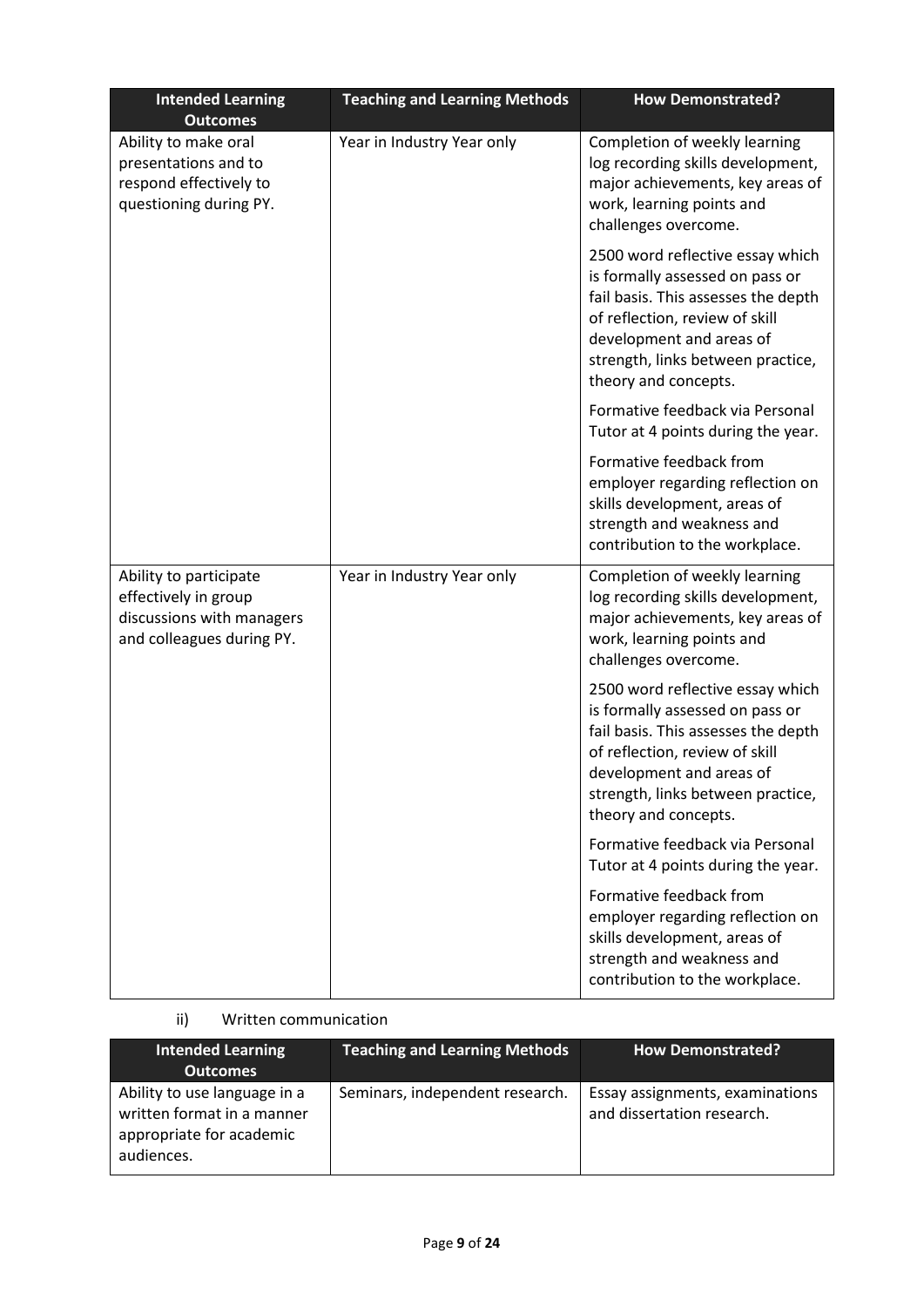| <b>Intended Learning</b><br><b>Outcomes</b>                                                                                 | <b>Teaching and Learning Methods</b> | <b>How Demonstrated?</b>                                                                                                                                                                                                              |
|-----------------------------------------------------------------------------------------------------------------------------|--------------------------------------|---------------------------------------------------------------------------------------------------------------------------------------------------------------------------------------------------------------------------------------|
| Ability to be clear, fluent and<br>coherent in written<br>expression of human<br>resource management issues<br>and debates. | Seminars, independent research.      | Essay assignments, examinations<br>and dissertation research.                                                                                                                                                                         |
| Ability to use language in a<br>written format in a manner<br>appropriate for professional<br>audiences during PY.          | Year in Industry Year only           | Completion of weekly learning<br>log recording skills development,<br>major achievements, key areas of<br>work, learning points and<br>challenges overcome.                                                                           |
|                                                                                                                             |                                      | 2500 word reflective essay which<br>is formally assessed on pass or<br>fail basis. This assesses the depth<br>of reflection, review of skill<br>development and areas of<br>strength, links between practice,<br>theory and concepts. |
|                                                                                                                             |                                      | Formative feedback via Personal<br>Tutor at 4 points during the year.                                                                                                                                                                 |
|                                                                                                                             |                                      | Formative feedback from<br>employer regarding reflection on<br>skills development, areas of<br>strength and weakness and<br>contribution to the workplace.                                                                            |
| Ability to be clear, fluent and<br>coherent in written<br>expression in a professional<br>context during PY.                | Year in Industry Year only           | Completion of weekly learning<br>log recording skills development,<br>major achievements, key areas of<br>work, learning points and<br>challenges overcome.                                                                           |
|                                                                                                                             |                                      | 2500 word reflective essay which<br>is formally assessed on pass or<br>fail basis. This assesses the depth<br>of reflection, review of skill<br>development and areas of<br>strength, links between practice,<br>theory and concepts. |
|                                                                                                                             |                                      | Formative feedback via Personal<br>Tutor at 4 points during the year.                                                                                                                                                                 |
|                                                                                                                             |                                      | Formative feedback from<br>employer regarding reflection on<br>skills development, areas of<br>strength and weakness and<br>contribution to the workplace.                                                                            |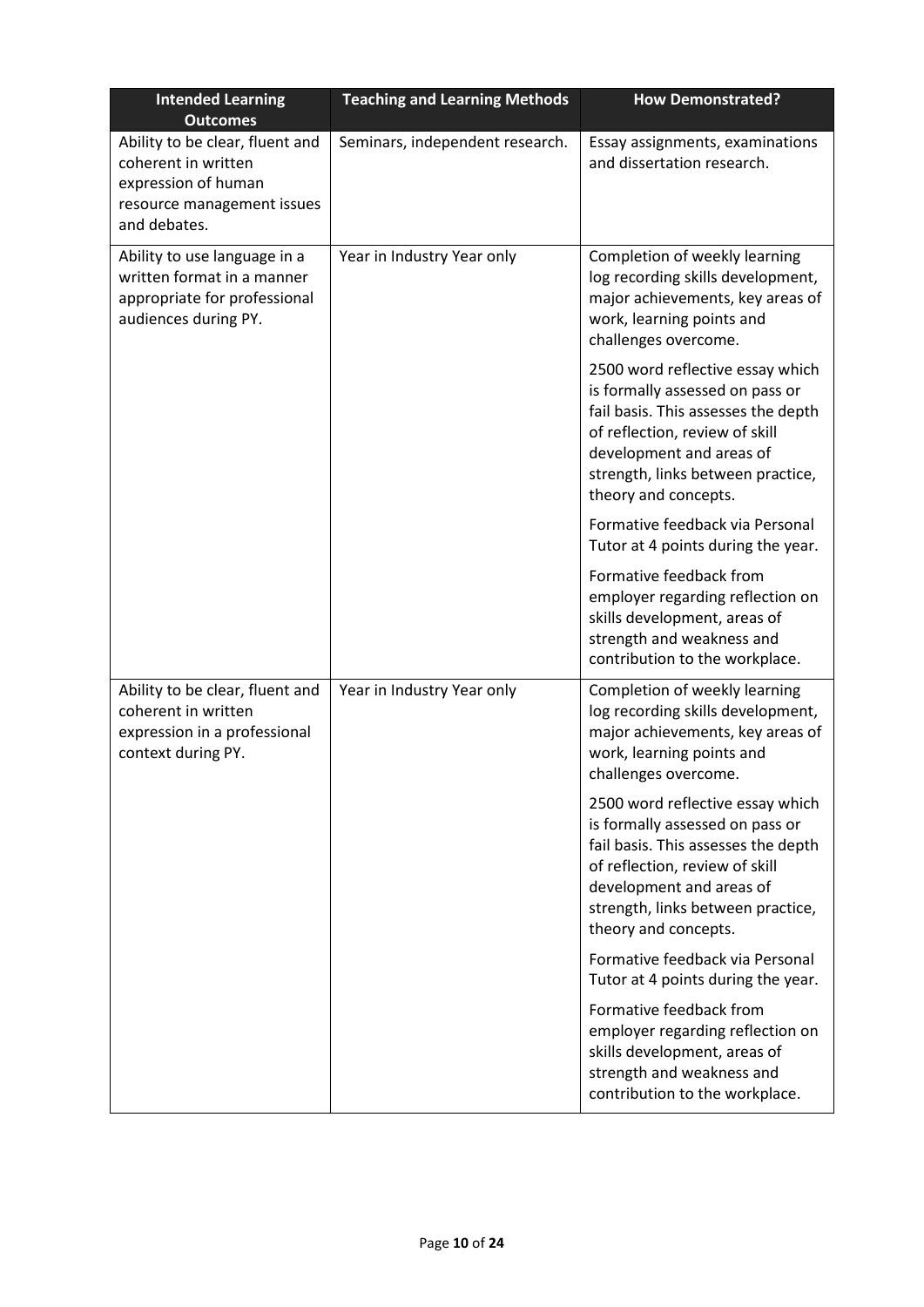### iii) Information technology

| <b>Intended Learning</b><br><b>Outcomes</b>                                                                                                                                            | <b>Teaching and Learning Methods</b>                                 | <b>How Demonstrated?</b>                                                |
|----------------------------------------------------------------------------------------------------------------------------------------------------------------------------------------|----------------------------------------------------------------------|-------------------------------------------------------------------------|
| Ability to source, analyse and<br>present materials clearly and<br>effectively using appropriate<br>IT resources, including but<br>not limited to Blackboard,<br>search databases, etc | Lectures, practical classes, group<br>work and independent research. | Oral presentations, essay<br>assignments, and dissertation<br>research. |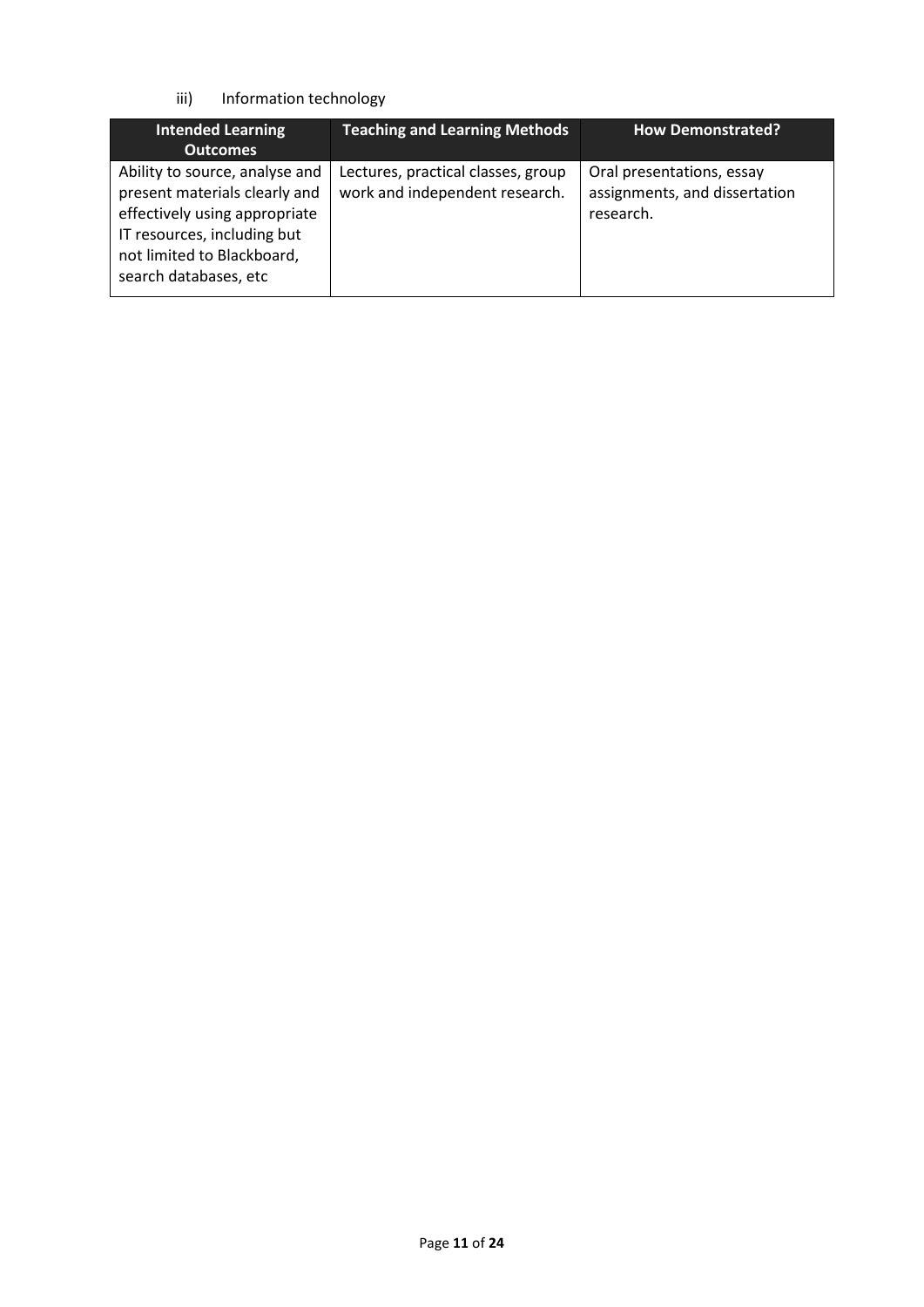| <b>Intended Learning</b><br><b>Outcomes</b>                                                                                                    | <b>Teaching and Learning Methods</b>                                         | <b>How Demonstrated?</b>                                                                                                                                                                                                              |
|------------------------------------------------------------------------------------------------------------------------------------------------|------------------------------------------------------------------------------|---------------------------------------------------------------------------------------------------------------------------------------------------------------------------------------------------------------------------------------|
| Ability to source, analyse and<br>present materials clearly and<br>effectively using appropriate<br>IT resources in a professional<br>context. | Year in Industry Year<br>Practical workshops,<br>demonstrations, interactive | Completion of employer led<br>project, based on creating<br>solutions for real life<br>organisational problems.                                                                                                                       |
|                                                                                                                                                | case based exercises, projects                                               | Formative feedback from the<br>employer, regarding the<br>effectiveness of the solution,<br>based on the application of<br>theory to practice.                                                                                        |
|                                                                                                                                                |                                                                              | Completion of a reflective<br>learning portfolio of<br>demonstrated HR practitioner<br>skills, in line with the CIPD<br>accredited programme mapping<br>(Associate level).                                                            |
|                                                                                                                                                |                                                                              | Completion of a reflective<br>learning portfolio based on the<br>Chartered Institute for Personnel<br>and Development's core<br>behaviour standards (for<br>accredited programme mapping -<br>Associate level).                       |
|                                                                                                                                                |                                                                              | Year in Industry                                                                                                                                                                                                                      |
|                                                                                                                                                |                                                                              | Completion of weekly learning<br>log recording skills development,<br>major achievements, key areas of<br>work, learning points and<br>challenges overcome.                                                                           |
|                                                                                                                                                |                                                                              | 2500 word reflective essay which<br>is formally assessed on pass or<br>fail basis. This assesses the depth<br>of reflection, review of skill<br>development and areas of<br>strength, links between practice,<br>theory and concepts. |
|                                                                                                                                                |                                                                              | Formative feedback via Personal<br>Tutor at 4 points during the year.                                                                                                                                                                 |
|                                                                                                                                                |                                                                              | Formative feedback from<br>employer regarding reflection on<br>skills development, areas of<br>strength and weakness and<br>contribution to the workplace.                                                                            |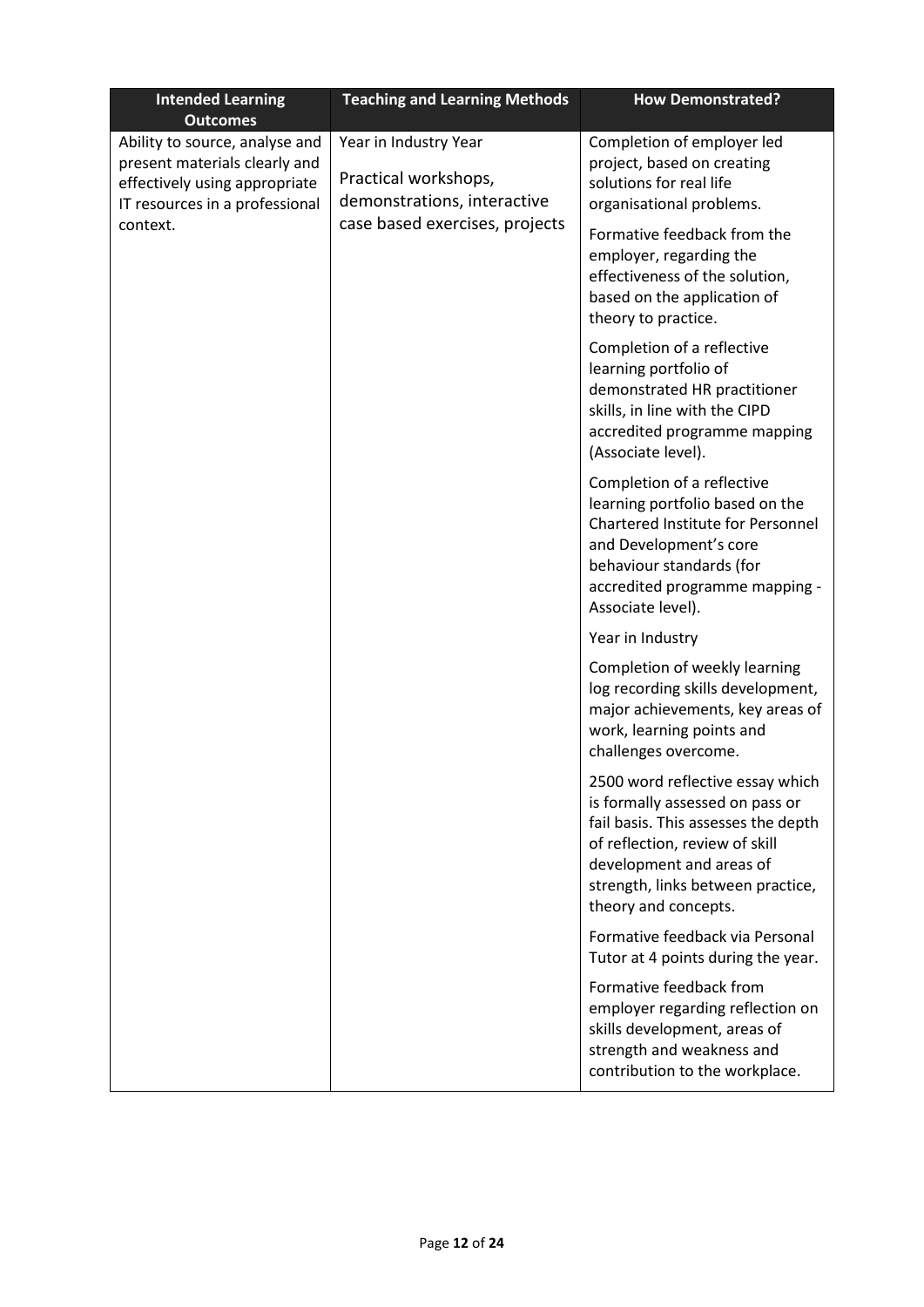iv) Numeracy

| <b>Outcomes</b>                                                                                                          |                                                                                                                | <b>How Demonstrated?</b>                                                                                                                                                                                                                                                                                                                                                                                                                                                                                                                                                                                                                                                                                                                                                                                                                                                                           |
|--------------------------------------------------------------------------------------------------------------------------|----------------------------------------------------------------------------------------------------------------|----------------------------------------------------------------------------------------------------------------------------------------------------------------------------------------------------------------------------------------------------------------------------------------------------------------------------------------------------------------------------------------------------------------------------------------------------------------------------------------------------------------------------------------------------------------------------------------------------------------------------------------------------------------------------------------------------------------------------------------------------------------------------------------------------------------------------------------------------------------------------------------------------|
| Ability to<br>construct, analyse and<br>interpret quantitative data<br>including accounts, in an<br>academic context.    | Lectures, practical classes, group<br>work and independent research.                                           | Oral presentations, essay<br>assignments, and dissertation<br>research.                                                                                                                                                                                                                                                                                                                                                                                                                                                                                                                                                                                                                                                                                                                                                                                                                            |
| Ability to<br>construct, analyse and<br>interpret quantitative data<br>including accounts, in a<br>professional context. | Year in Industry Year<br>Practical workshops,<br>demonstrations, interactive case<br>based exercises, projects | Completion of employer led<br>project, based on creating<br>solutions for real life<br>organisational problems.<br>Formative feedback from the<br>employer, regarding the<br>effectiveness of the solution,<br>based on the application of<br>theory to practice.<br>Year in Industry<br>Completion of weekly learning<br>log recording skills development,<br>major achievements, key areas of<br>work, learning points and<br>challenges overcome.<br>2500 word reflective essay which<br>is formally assessed on pass or<br>fail basis. This assesses the depth<br>of reflection, review of skill<br>development and areas of<br>strength, links between practice,<br>theory and concepts.<br>Formative feedback via Personal<br>Tutor at 4 points during the year.<br>Formative feedback from<br>employer regarding reflection on<br>skills development, areas of<br>strength and weakness and |

# v) Team working

| <b>Intended Learning</b><br><b>Outcomes</b>                                             | <b>Teaching and Learning Methods</b>                                                                           | <b>How Demonstrated?</b> |
|-----------------------------------------------------------------------------------------|----------------------------------------------------------------------------------------------------------------|--------------------------|
| Ability to work<br>collaboratively, effectively<br>and responsibly in groups.           | Tutorials, group problem-solving<br>exercises, case studies and<br>presentations. Self-directed<br>group work. | Group assignments.       |
| Ability to know how and<br>when to draw on the<br>knowledge and expertise<br>of others. | Tutorials, group problem-solving<br>exercises, case studies and<br>presentations. Self-directed<br>group work. | Group assignments.       |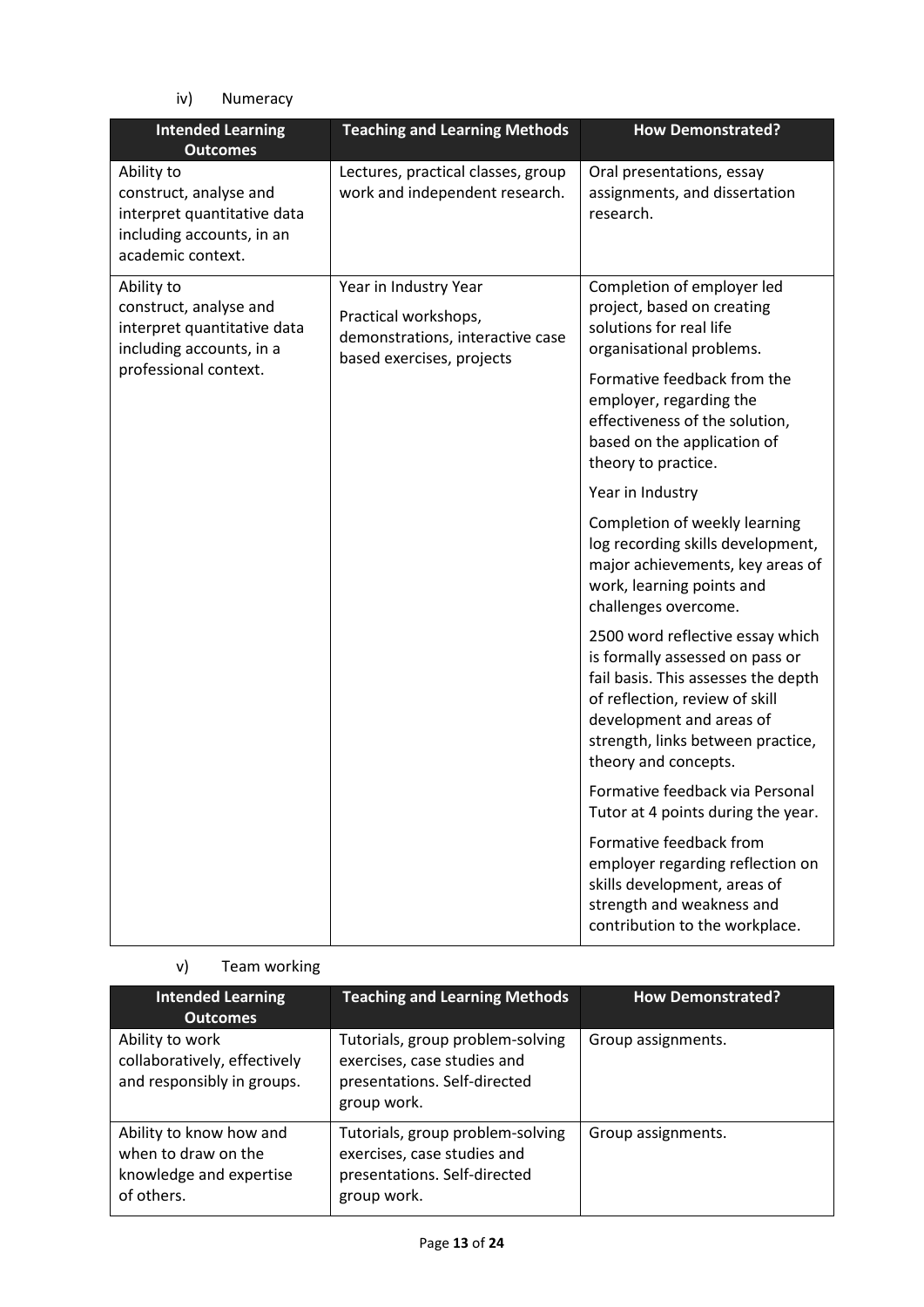| <b>Intended Learning</b><br><b>Outcomes</b>                                                           | <b>Teaching and Learning Methods</b>                                                                           | <b>How Demonstrated?</b>                                                                                                                                                                                                              |
|-------------------------------------------------------------------------------------------------------|----------------------------------------------------------------------------------------------------------------|---------------------------------------------------------------------------------------------------------------------------------------------------------------------------------------------------------------------------------------|
| Ability to contribute and<br>comment on ideas when<br>involved in group work.                         | Tutorials, group problem-solving<br>exercises, case studies and<br>presentations. Self-directed<br>group work. | Group assignments.                                                                                                                                                                                                                    |
| Ability to work well in<br>groups, to draw<br>appropriately on others'<br>knowledge and expertise and | Year in Industry Year<br>Practical workshops,<br>demonstrations, interactive                                   | Completion of employer led<br>project, based on creating<br>solutions for real life<br>organisational problems.                                                                                                                       |
| to contribute and comment<br>on ideas during group work<br>in a professional context.                 | case based exercises, projects                                                                                 | Formative feedback from the<br>employer, regarding the<br>effectiveness of the solution,<br>based on the application of<br>theory to practice.                                                                                        |
|                                                                                                       |                                                                                                                | Completion of a reflective<br>learning portfolio of<br>demonstrated HR practitioner<br>skills, in line with the CIPD<br>accredited programme mapping<br>(Associate level).                                                            |
|                                                                                                       |                                                                                                                | Completion of a reflective<br>learning portfolio based on the<br>Chartered Institute for Personnel<br>and Development's core<br>behaviour standards (for<br>accredited programme mapping -<br>Associate level).                       |
|                                                                                                       |                                                                                                                | Year in Industry:                                                                                                                                                                                                                     |
|                                                                                                       |                                                                                                                | Completion of weekly learning<br>log recording skills development,<br>major achievements, key areas of<br>work, learning points and<br>challenges overcome.                                                                           |
|                                                                                                       |                                                                                                                | 2500 word reflective essay which<br>is formally assessed on pass or<br>fail basis. This assesses the depth<br>of reflection, review of skill<br>development and areas of<br>strength, links between practice,<br>theory and concepts. |
|                                                                                                       |                                                                                                                | Formative feedback via Personal<br>Tutor at 4 points during the year.                                                                                                                                                                 |
|                                                                                                       |                                                                                                                | Formative feedback from<br>employer regarding reflection on<br>skills development, areas of<br>strength and weakness and<br>contribution to the workplace.                                                                            |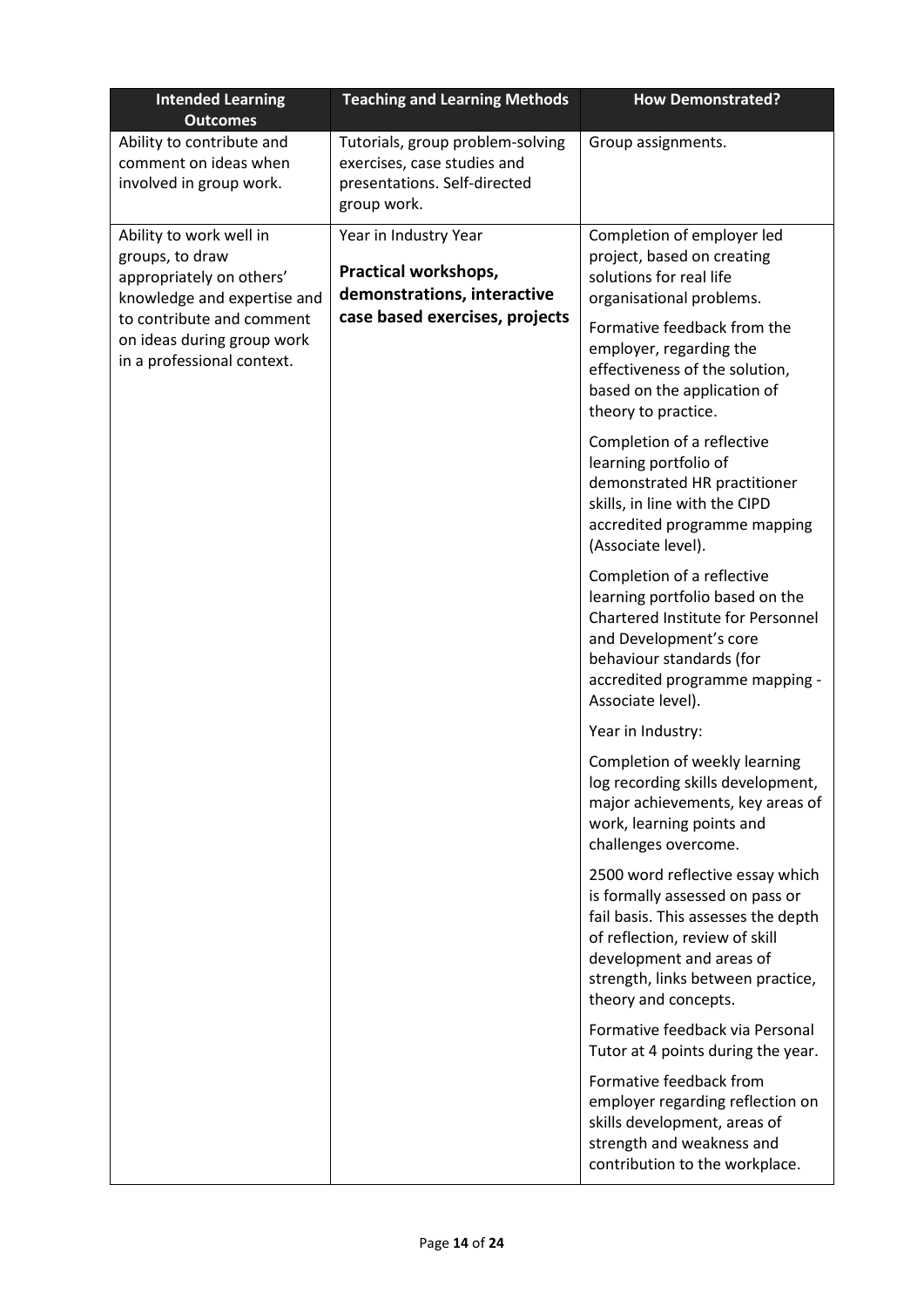vi) Problem solving

| <b>Intended Learning</b><br><b>Outcomes</b>                                                | <b>Teaching and Learning Methods</b>                                                                                                                                                                      | <b>How Demonstrated?</b>                                                                             |
|--------------------------------------------------------------------------------------------|-----------------------------------------------------------------------------------------------------------------------------------------------------------------------------------------------------------|------------------------------------------------------------------------------------------------------|
| Ability to refine problems<br>into researchable questions.                                 | Tutorials, group problem-solving<br>exercises, case studies and<br>presentations. Research methods<br>classes and independent<br>research, particularly that<br>supported by dissertation<br>supervision. | Oral presentations, essay<br>assignments, independent<br>research work and dissertation<br>research. |
| Ability to identify and locate<br>relevant data and source<br>material.                    | Tutorials, group problem-solving<br>exercises, case studies and<br>presentations. Research methods<br>classes and independent<br>research, particularly that<br>supported by dissertation<br>supervision. | Oral presentations, essay<br>assignments, independent<br>research work and dissertation<br>research. |
| Ability to use material to<br>address problem and come<br>up with answers or<br>solutions. | Tutorials, group problem-solving<br>exercises, case studies and<br>presentations. Research methods<br>classes and independent<br>research, particularly that<br>supported by dissertation<br>supervision. | Oral presentations, essay<br>assignments, independent<br>research work and dissertation<br>research. |

## vii) Information handling

| <b>Intended Learning</b><br><b>Outcomes</b>                                                                                                                                                               | <b>Teaching and Learning Methods</b>                                                                                                                | <b>How Demonstrated?</b>                                                                             |
|-----------------------------------------------------------------------------------------------------------------------------------------------------------------------------------------------------------|-----------------------------------------------------------------------------------------------------------------------------------------------------|------------------------------------------------------------------------------------------------------|
| Ability to<br>locate, organise and marshal<br>evidence and relevant data,<br>report on<br>findings, analyse complex<br>ideas/knowledge and<br>understand critical<br>arguments in an<br>academic context. | Lectures, tutorials, exercises<br>(including computer-based),<br>group work, directed reading,<br>independent study and final year<br>dissertation. | Oral presentations, essay<br>assignments, independent<br>research work and dissertation<br>research. |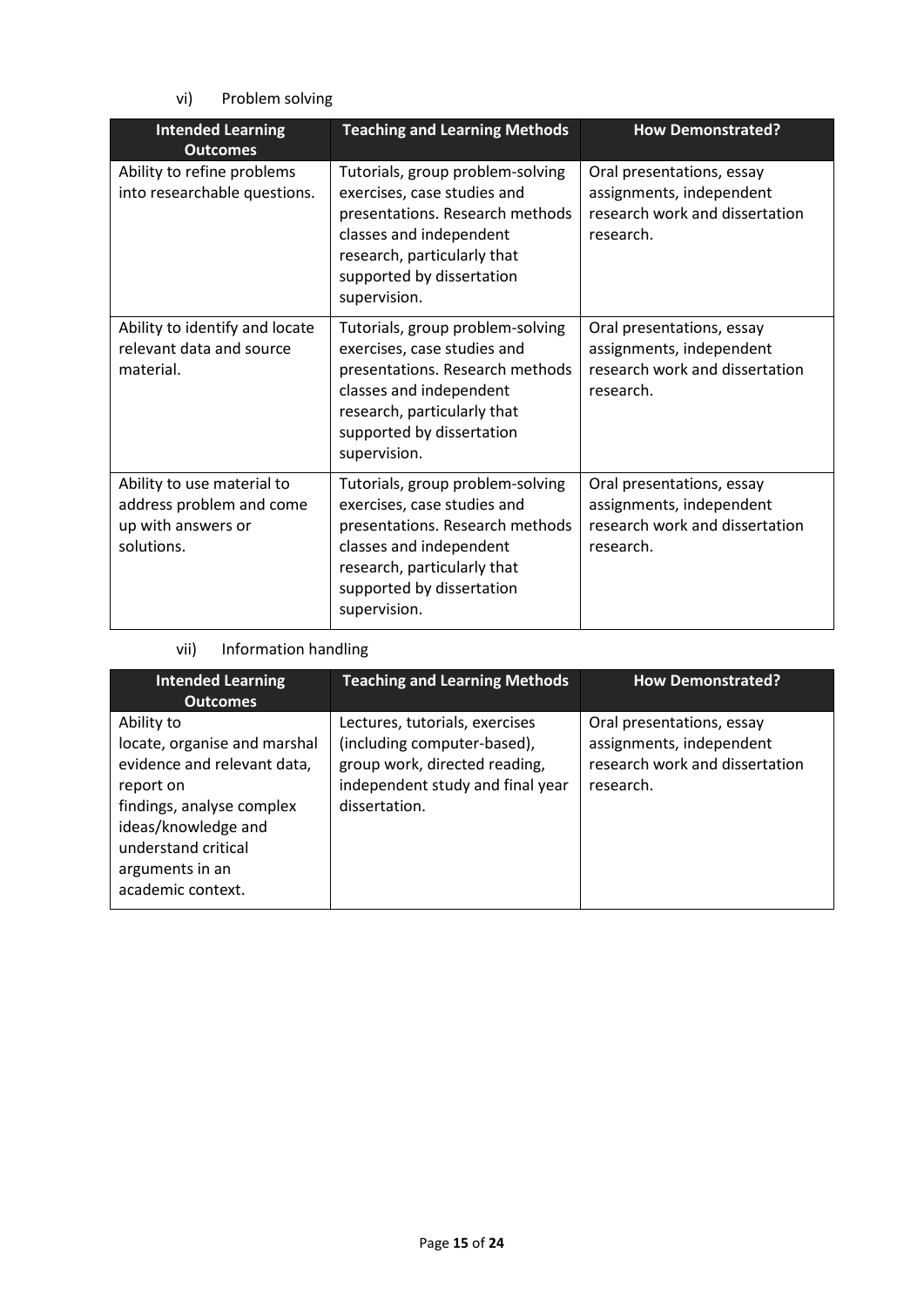| <b>Intended Learning</b><br><b>Outcomes</b>                                                                        | <b>Teaching and Learning Methods</b>                                                                           | <b>How Demonstrated?</b>                                                                                                                                                                                                              |
|--------------------------------------------------------------------------------------------------------------------|----------------------------------------------------------------------------------------------------------------|---------------------------------------------------------------------------------------------------------------------------------------------------------------------------------------------------------------------------------------|
| Ability to<br>locate, organise and marshal<br>evidence and relevant data,<br>report on                             | Year in Industry Year<br>Practical workshops,<br>demonstrations, interactive<br>case based exercises, projects | Completion of employer led<br>project, based on creating<br>solutions for real life<br>organisational problems.                                                                                                                       |
| findings, analyse complex<br>ideas/knowledge and<br>understand critical<br>arguments in a<br>professional context. |                                                                                                                | Formative feedback from the<br>employer, regarding the<br>effectiveness of the solution,<br>based on the application of<br>theory to practice.                                                                                        |
|                                                                                                                    |                                                                                                                | Completion of a reflective<br>learning portfolio of<br>demonstrated HR practitioner<br>skills, in line with the CIPD<br>accredited programme mapping<br>(Associate level).                                                            |
|                                                                                                                    |                                                                                                                | Completion of a reflective<br>learning portfolio based on the<br>Chartered Institute for Personnel<br>and Development's core<br>behaviour standards (for<br>accredited programme mapping -<br>Associate level).                       |
|                                                                                                                    |                                                                                                                | Year in Industry:                                                                                                                                                                                                                     |
|                                                                                                                    |                                                                                                                | Completion of weekly learning<br>log recording skills development,<br>major achievements, key areas of<br>work, learning points and<br>challenges overcome.                                                                           |
|                                                                                                                    |                                                                                                                | 2500 word reflective essay which<br>is formally assessed on pass or<br>fail basis. This assesses the depth<br>of reflection, review of skill<br>development and areas of<br>strength, links between practice,<br>theory and concepts. |
|                                                                                                                    |                                                                                                                | Formative feedback via Personal<br>Tutor at 4 points during the year.                                                                                                                                                                 |
|                                                                                                                    |                                                                                                                | Formative feedback from<br>employer regarding reflection on<br>skills development, areas of<br>strength and weakness and<br>contribution to the workplace.                                                                            |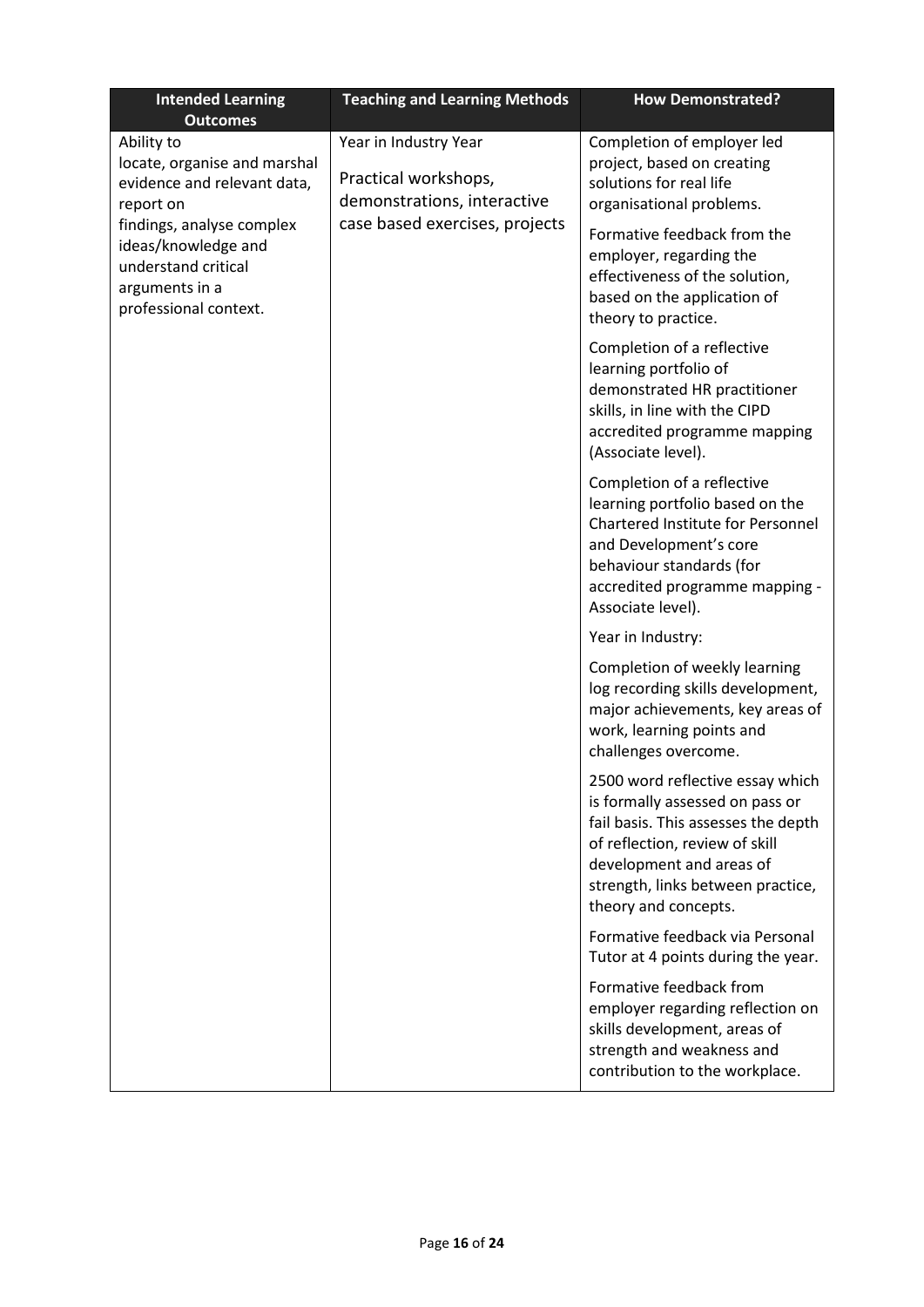viii) Skills for lifelong learning

| <b>Intended Learning</b><br><b>Outcomes</b>                                                                             | <b>Teaching and Learning Methods</b>                                                                                                                | <b>How Demonstrated?</b>                                                                                                                                                                                                              |
|-------------------------------------------------------------------------------------------------------------------------|-----------------------------------------------------------------------------------------------------------------------------------------------------|---------------------------------------------------------------------------------------------------------------------------------------------------------------------------------------------------------------------------------------|
| Demonstrate intellectual<br>independence through<br>successfully conducting<br>independent study and<br>research tasks. | Lectures, tutorials, exercises<br>(including computer-based),<br>group work, directed reading,<br>independent study and final year<br>dissertation. | Independent research work,<br>dissertation research. Curriculum<br>vitae.                                                                                                                                                             |
| Ability to reflect<br>upon behaviour and skills<br>with a view to personal and<br>professional development.             | Year in Industry<br>Practical workshops,<br>demonstrations, interactive                                                                             | Completion of employer led<br>project, based on creating<br>solutions for real life<br>organisational problems.                                                                                                                       |
|                                                                                                                         | case based exercises, projects                                                                                                                      | Completion of a reflective<br>learning portfolio of<br>demonstrated HR practitioner<br>skills, in line with the CIPD<br>accredited programme mapping<br>(Associate level).                                                            |
|                                                                                                                         |                                                                                                                                                     | Completion of a reflective<br>learning portfolio based on the<br>Chartered Institute for Personnel<br>and Development's core<br>behaviour standards (for<br>accredited programme mapping -<br>Associate level).                       |
|                                                                                                                         |                                                                                                                                                     | Year in Industry:                                                                                                                                                                                                                     |
|                                                                                                                         |                                                                                                                                                     | Completion of weekly learning<br>log recording skills development,<br>major achievements, key areas of<br>work, learning points and<br>challenges overcome.                                                                           |
|                                                                                                                         |                                                                                                                                                     | 2500 word reflective essay which<br>is formally assessed on pass or<br>fail basis. This assesses the depth<br>of reflection, review of skill<br>development and areas of<br>strength, links between practice,<br>theory and concepts. |
|                                                                                                                         |                                                                                                                                                     | Formative feedback via Personal<br>Tutor at 4 points during the year.                                                                                                                                                                 |
|                                                                                                                         |                                                                                                                                                     | Formative feedback from<br>employer regarding reflection on<br>skills development, areas of<br>strength and weakness and<br>contribution to the workplace.                                                                            |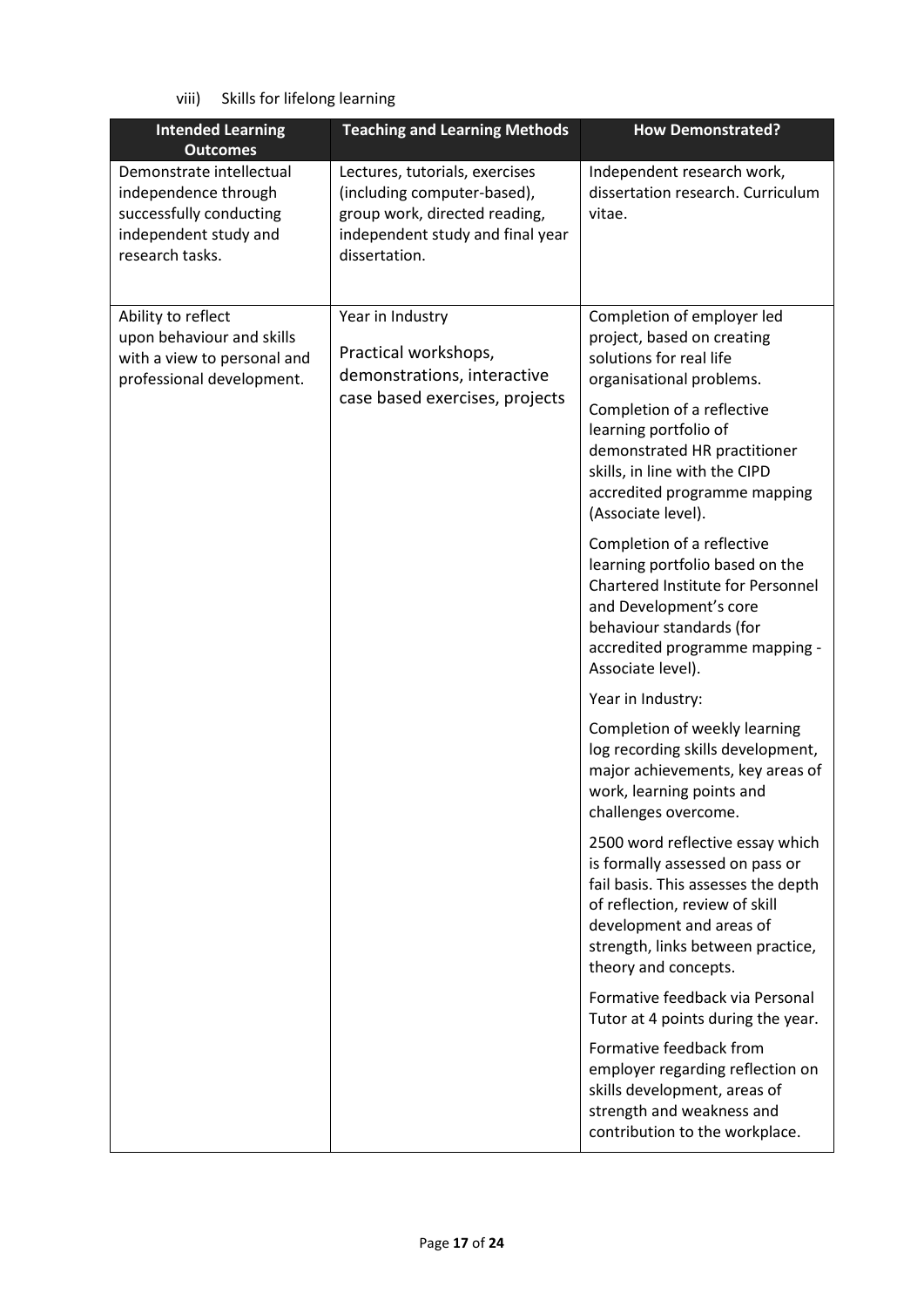#### **10. Progression points**

This programme follows the standard Scheme of Progression set out i[n Senate Regulations](http://www.le.ac.uk/senate-regulations) – see the version of Senate Regulation 5 governing undergraduate programmes relevant to the year of entry.

The following additional progression requirements for this programme have been approved:

Students wanting to gain accreditation from the Chartered Institute of Personnel and Development (CIPD) must pass all modules in Years 2 and 3 with a mark of 40.00% or higher. Students who meet all other progression and awarding regulations but fail to meet all of these accreditation requirements may be awarded a non-accredited degree in Human Resource Management.

#### Year Abroad Variant

Students who meet the conditions set out in section 5 will be invited to apply at the beginning of the second year of studies. Students will then be expected to maintain average marks of no less than 55% in their second year.

**\****If you have mitigating circumstances that affect your results, you may request that your circumstances be taken into consideration.*

For those on the year in industry, se[e additional programme specification content for Year in Industry](https://www2.le.ac.uk/offices/sas2/courses/documentation/undergraduate-programme-specification-content-for-year-in-industry-programme-variants)  [programmes](https://www2.le.ac.uk/offices/sas2/courses/documentation/undergraduate-programme-specification-content-for-year-in-industry-programme-variants)

In cases where a student has failed to meet a requirement to progress, he or she will be required to withdraw from the course

#### **Course transfers**

Our policy is to accept student transfers into our BA Human Resource Management programme where they have successfully completed a first year on a similar programme at another university. Any transfers will be done on a case by case basis and obviously are also numbers dependent.

#### **11. Criteria for award and classification**

This programme follows the standard scheme of undergraduate award and classification set out in [Senate Regulations](http://www.le.ac.uk/senate-regulations) – see the version of *Senate Regulation 5 governing undergraduate programmes* relevant to the year of entry.

#### **12. Special features**

This programme is accredited by the Chartered Institute of Personnel and Development.

#### **13. Indications of programme quality**

External Examiner Reports

First Destination career statistics

#### **14. External Examiner(s) reports**

The details of the External Examiner(s) for this programme and the most recent External Examiners' reports for this programme can be found at [exampapers@Leicester](https://exampapers.le.ac.uk/) [log-in required]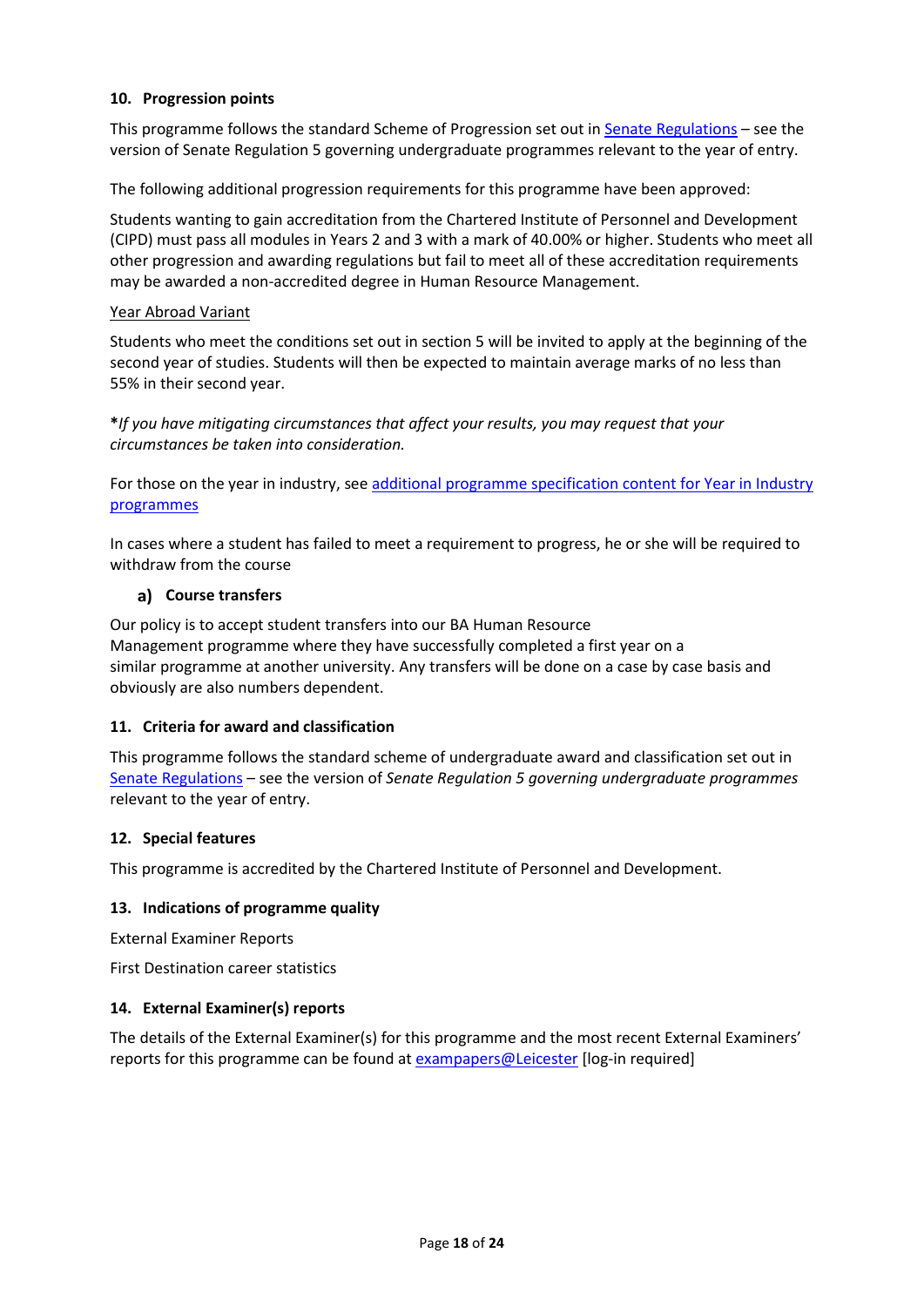

# **Programme Specification (Undergraduate) FOR ENTRY YEAR: 2020/21**

**Date created:** 19/11/2020 **Last amended:** 02/08/2021 **Version no.** 3

## **Appendix 1: Programme structure (programme regulations)**

The University regularly reviews its programmes and modules to ensure that they reflect the current status of the discipline and offer the best learning experience to students. On occasion, it may be necessary to alter particular aspects of a course or module.

BA Human Resource Management, including with a Year Abroad and a Year in Industry

**Level 4/Year 1 2020/21**

Credit breakdown

| <b>Status</b> | <b>Year long</b> | Semester 1 | Semester 2 |
|---------------|------------------|------------|------------|
| Core          | n/a              | 60 credits | 60 credits |
| Optional      | n/a              | n/a        | n/a        |

120 credits in total

### Core modules

| <b>Delivery period</b> | Code   | <b>Title</b>                           | <b>Credits</b> |
|------------------------|--------|----------------------------------------|----------------|
| Sem 1                  | MN1000 | Management Theory and Debate           | 15 credits     |
| Sem 1                  | MN1009 | Management Inquiry and Analysis        | 15 credits     |
| Sem 1                  | MN1014 | Business, Economy and Society          | 15 credits     |
| Sem 1                  | MN1024 | <b>Managing Information Technology</b> | 15 credits     |
| Sem <sub>2</sub>       | MN1002 | Principles of Marketing                | 15 credits     |
| Sem <sub>2</sub>       | MN1010 | <b>Business Finance and Reporting</b>  | 15 credits     |
| Sem <sub>2</sub>       | MN1013 | Work and Society                       | 15 credits     |
| Sem <sub>2</sub>       | MN1012 | Introduction to Employment Relations   | 15 credits     |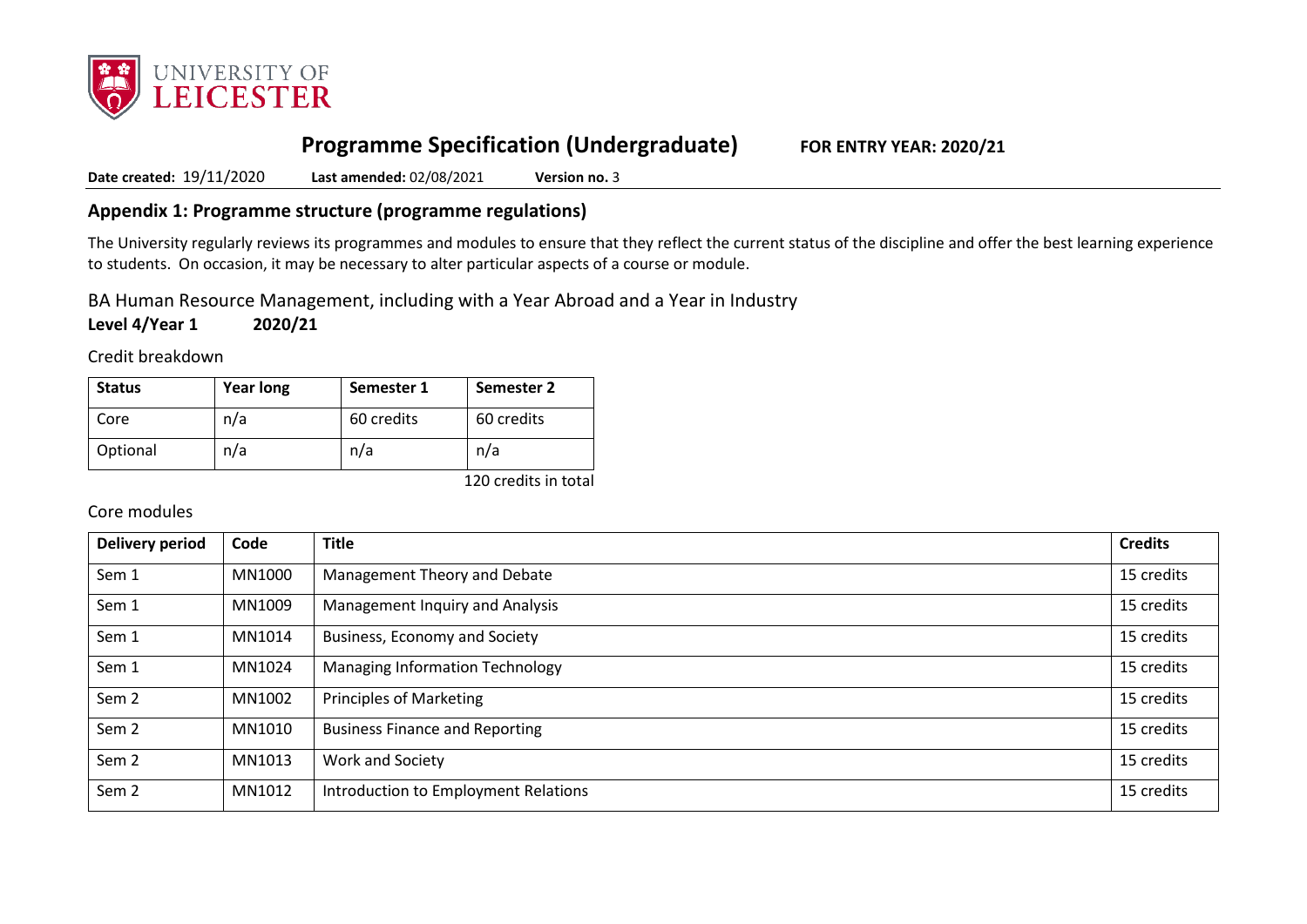# **Notes**

n/a

# **Level 5/Year 2 2021/22**

# Credit breakdown

| <b>Status</b> | <b>Year long</b> | Semester 1 | Semester 2 |
|---------------|------------------|------------|------------|
| Core          | n/a              | 60 credits | 60 credits |
| Optional      | n/a              | n/a        | n/a        |

120 credits in total

# Core modules

| <b>Delivery period</b> | Code   | <b>Title</b>                                             | <b>Credits</b> |
|------------------------|--------|----------------------------------------------------------|----------------|
| Sem 1                  | MN2144 | <b>Globalisation and Skills</b>                          | 15 credits     |
| Sem 1                  | MN2131 | Human Resource Management in Practice                    | 15 credits     |
| Sem 1                  | MN2143 | Workplace Learning and Development                       | 15 credits     |
| Sem 1                  | MN2104 | <b>Organisational Behaviour</b>                          | 15 credits     |
| Sem <sub>2</sub>       | MN2105 | <b>Consultancy Challenge</b>                             | 15 credits     |
| Sem <sub>2</sub>       | MN2027 | Labour Market Trends and Debates                         | 15 credits     |
| Sem <sub>2</sub>       | MN2133 | Equality, Diversity and Inclusion (EDI) in Organisations | 15 credits     |
| Sem <sub>2</sub>       | MN2128 | Developing HR Practitioner Skills                        | 15 credits     |

# **Notes**

n/a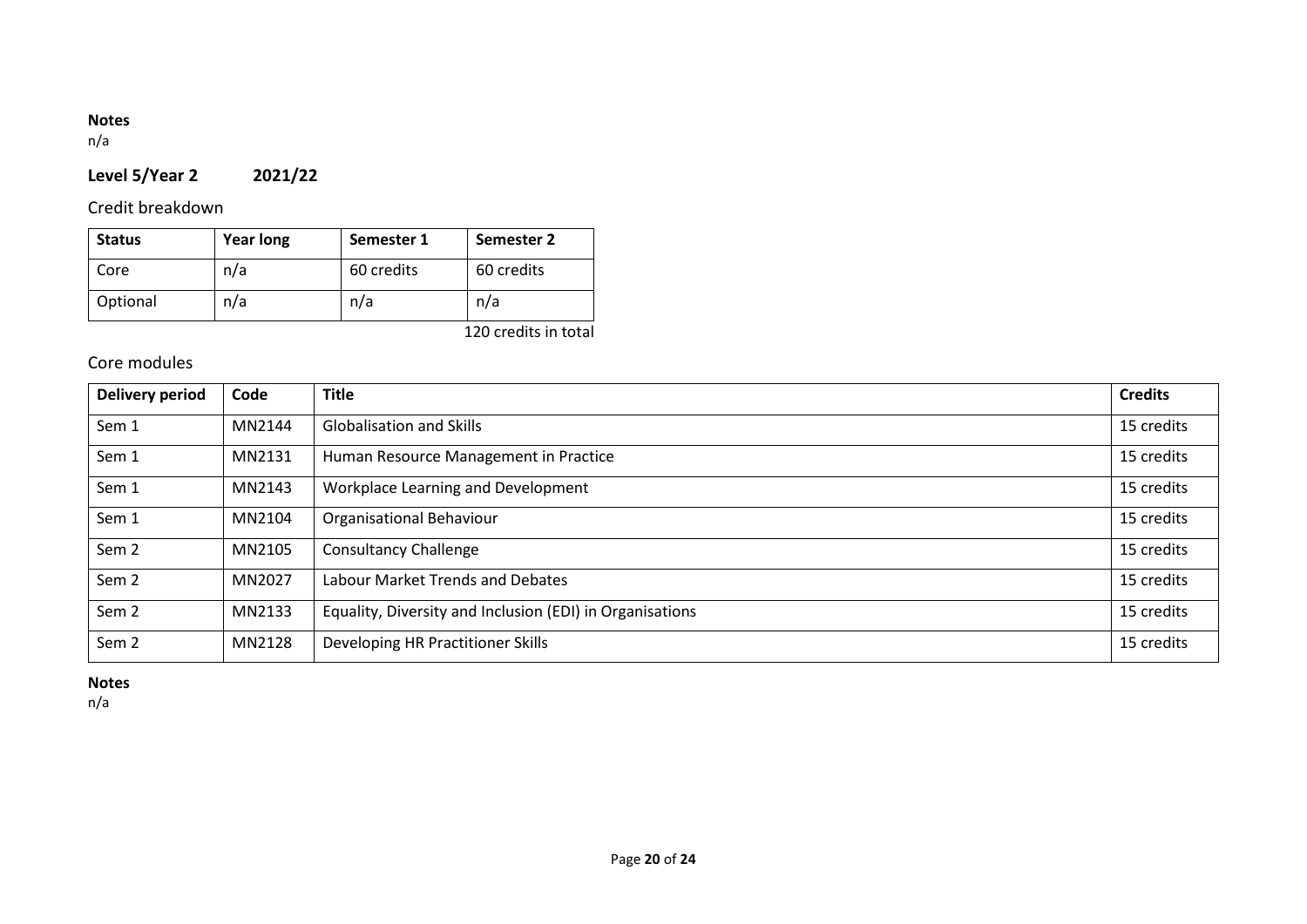# **Level 6/Year Final 2022/23**

### Credit breakdown

| <b>Status</b> | <b>Year long</b> | Semester 1 | Semester 2 |
|---------------|------------------|------------|------------|
| Core          | 30 credits       | 45 credits | 45 credits |
| Optional      | n/a              | n/a        | n/a        |

120 credits in total

# Core modules

| Delivery period  | Code   | <b>Title</b>                                      | <b>Credits</b> |
|------------------|--------|---------------------------------------------------|----------------|
| Sem 1            | MN3013 | <b>Research Methods</b>                           | 15 credits     |
| Sem 1            | MN3116 | <b>Employment Relations in the Global Economy</b> | 15 credits     |
| Sem 1            | MN3111 | Power at Work                                     | 15 credits     |
| Sem <sub>2</sub> | MN3012 | Strategic Human Resource Management               |                |
| Sem <sub>2</sub> | MN3161 | Big Data and People Analytics in HR               |                |
| Sem <sub>2</sub> | MN3162 | <b>Employment Law for HR Practitioners</b>        |                |

### **Notes**

n/a

| Delivery period | Code   | Title                                    | <b>Credits</b> |
|-----------------|--------|------------------------------------------|----------------|
| Year Long       | MN3202 | Dissertation (Human Resource Management) | 30 credits     |
| Year Long       | MN3203 | Project (Human Resource Management)      | 30 credits     |

### **Notes**

For Year long, pick one of the two modules, either MN3202 OR MN3203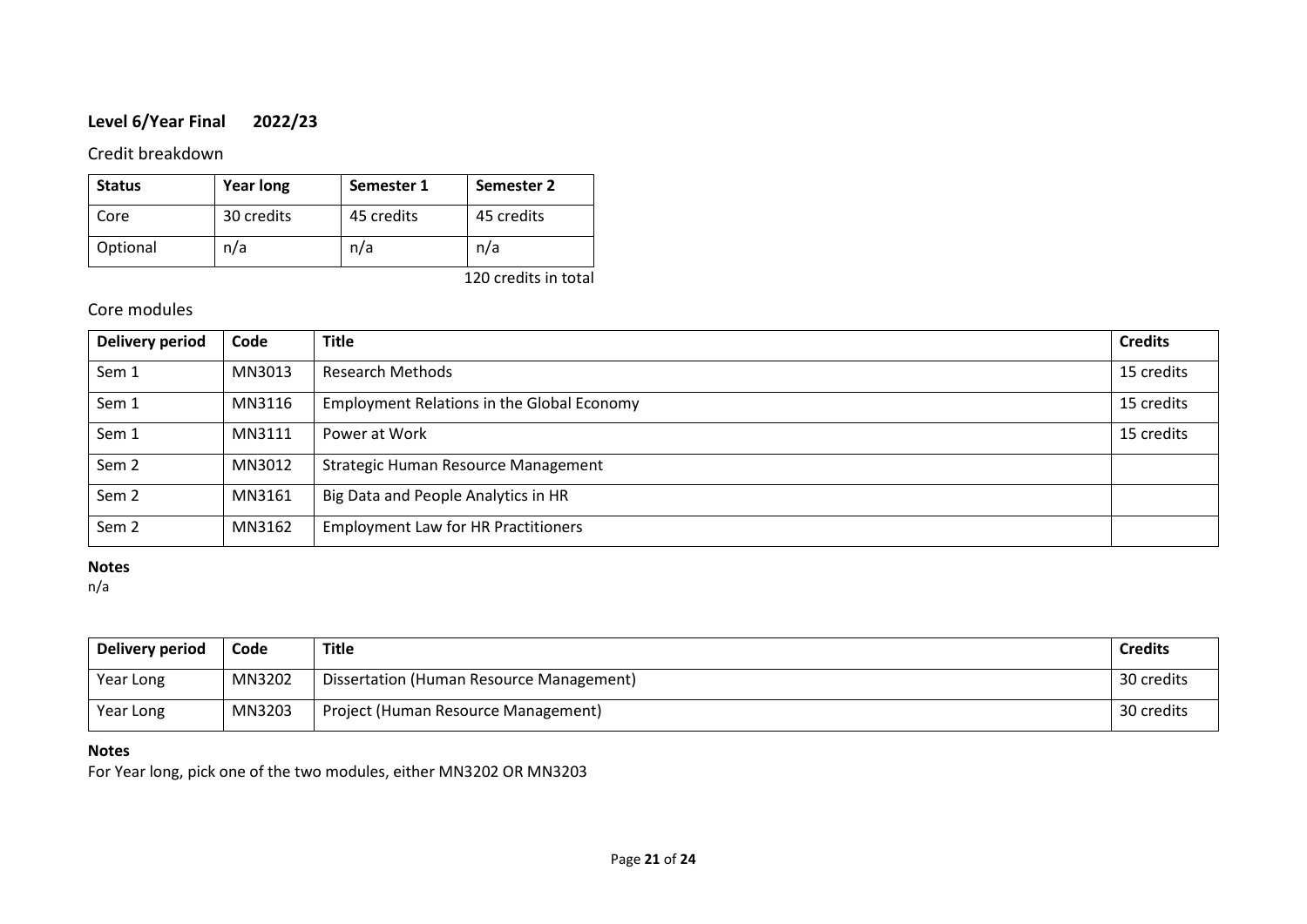For Year long, pick one of the two modules.

This is an indicative list of option modules and not definitive of what will be available. Option module choice is also subject to availability, timetabling, student number restrictions and, where appropriate, students having taken appropriate pre-requisite modules.

## **Appendix 2: Module specifications**

See undergraduat[e module specification database](http://www.le.ac.uk/sas/courses/documentation) (Note - modules are organized by year of delivery).

#### A**ppendix 3: Skills matrix**

| Human resource<br>management NN21                        | <b>MN1000</b>             | <b>MN1009</b> | 4<br>$\overline{ }$<br><b>MN10</b> | MN1010                    | 002<br>$\overline{\phantom{0}}$<br>$\leq$ | <b>INFO</b> | <b>MN1013</b> | MN1012       | <b>CONT</b> | CNDM         | 8            | Skill<br>H                | MN2131      | MN2143       | G&S          | MN2133       | MN2104       | MN3116       | <b>MN2027</b> | MN3013       | MN3012       | MN3115                    | <b>BIG DATA</b> | LAW                       | MN3202       | MN3203           |
|----------------------------------------------------------|---------------------------|---------------|------------------------------------|---------------------------|-------------------------------------------|-------------|---------------|--------------|-------------|--------------|--------------|---------------------------|-------------|--------------|--------------|--------------|--------------|--------------|---------------|--------------|--------------|---------------------------|-----------------|---------------------------|--------------|------------------|
| (a) Discipline specific<br>knowledge and<br>competencies |                           |               |                                    |                           |                                           |             |               |              |             |              |              |                           |             |              |              |              |              |              |               |              |              |                           |                 |                           |              |                  |
| (vi) Other discipline<br>specific competencies           |                           |               |                                    | $\boldsymbol{\mathsf{x}}$ |                                           | $\mathbf x$ | $\mathbf{x}$  |              |             |              |              |                           |             |              |              |              |              |              |               |              |              |                           | X               | $\boldsymbol{\mathsf{x}}$ |              |                  |
| (b) Transferable skills                                  |                           |               |                                    |                           |                                           |             |               |              |             |              |              |                           |             |              |              |              |              |              |               |              |              |                           |                 |                           |              |                  |
| (i) Oral communication                                   |                           | $\mathbf{x}$  |                                    |                           |                                           |             |               | $\mathbf{x}$ |             |              | $\mathbf{x}$ | X                         |             |              |              |              |              |              |               | $\mathbf{x}$ | $\mathbf{x}$ | $\boldsymbol{\mathsf{x}}$ | $\mathbf{x}$    | $\mathbf{x}$              |              |                  |
| (ii) Written communication                               | $\boldsymbol{\mathsf{x}}$ |               | $\mathbf{x}$                       |                           |                                           |             |               |              | $\bm{x}$    | $\mathbf{x}$ | $\mathbf{x}$ | $\boldsymbol{\mathsf{x}}$ | $\mathbf x$ | $\mathbf{x}$ | $\mathbf{x}$ | $\mathbf{x}$ | $\mathbf{x}$ | $\mathbf{x}$ | $\mathbf{x}$  | $\mathbf{x}$ | $\mathbf{x}$ | $\boldsymbol{\mathsf{x}}$ | $\mathbf{x}$    | $\mathbf{x}$              | $\mathbf{x}$ | $\mathbf{x}$     |
| (iii) Information technology                             |                           |               |                                    |                           |                                           |             | $\mathbf{x}$  |              |             | X            |              | $\mathbf{x}$              | X           |              |              |              |              |              |               | $\mathsf{x}$ | $\mathsf{x}$ | $\boldsymbol{\mathsf{x}}$ | $\mathbf{x}$    |                           | $\mathsf{x}$ | $\mathbf{x}$     |
| (iv) Numeracy                                            |                           |               | $\mathsf{x}$                       | $\boldsymbol{\mathsf{x}}$ |                                           |             |               |              |             |              |              | X                         |             |              |              |              |              |              |               | X            |              |                           | $\mathsf{x}$    |                           |              | $\boldsymbol{X}$ |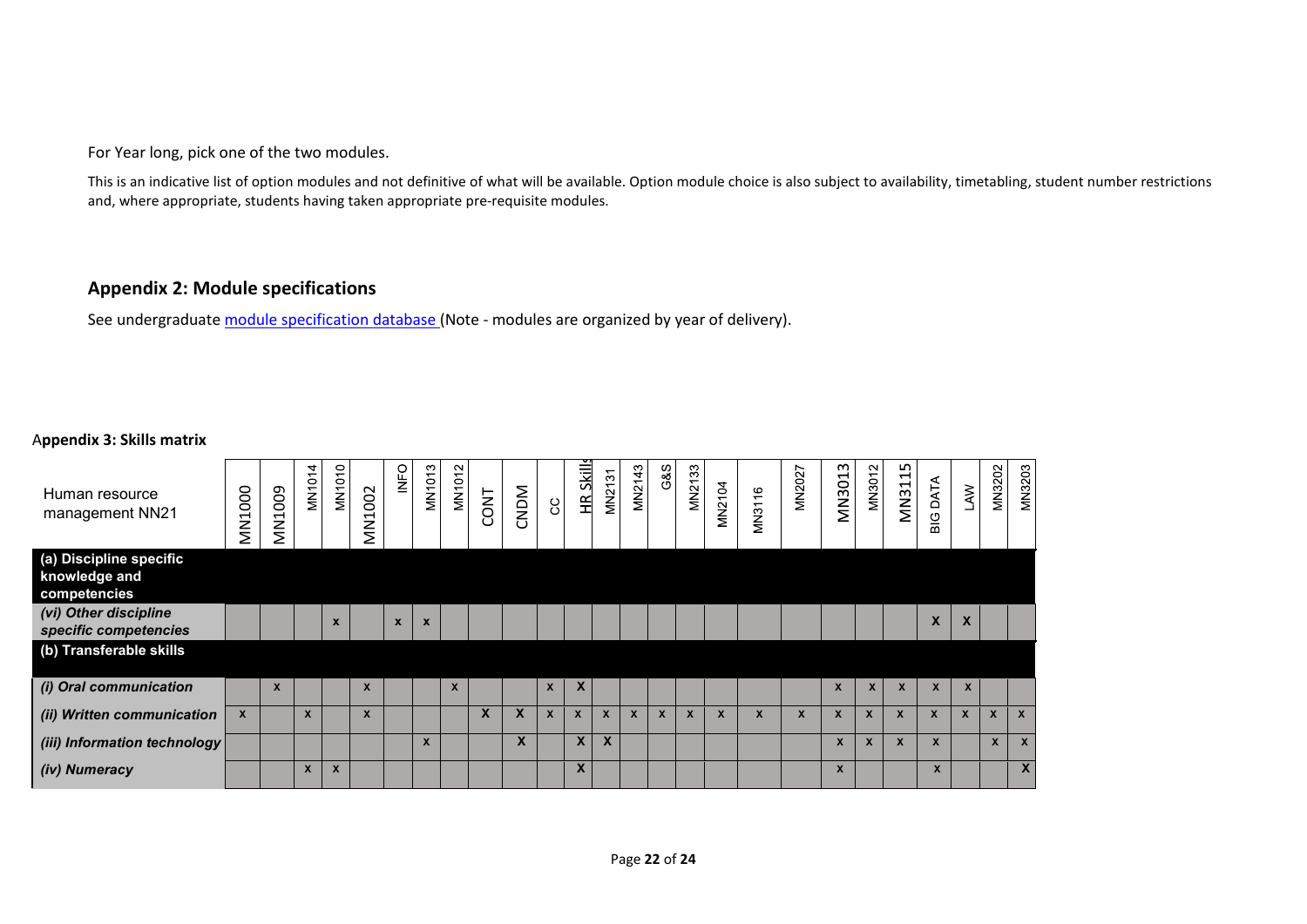| (v) Team working                       | A                             |                                                        |  |  |  |  |                          |                          |  |                          |  | ∽ |                                          |           |  |                                | X            |
|----------------------------------------|-------------------------------|--------------------------------------------------------|--|--|--|--|--------------------------|--------------------------|--|--------------------------|--|---|------------------------------------------|-----------|--|--------------------------------|--------------|
| (vi) Problem solving                   |                               | $\overline{\phantom{a}}$                               |  |  |  |  | $\overline{\phantom{a}}$ | $\overline{\phantom{a}}$ |  | $\overline{\phantom{a}}$ |  |   | $\boldsymbol{\lambda}$                   |           |  | $\mathbf{v}$                   | $\mathbf{X}$ |
| (vii) Information handling             |                               | $\overline{\phantom{a}}$<br>$\boldsymbol{\mathcal{L}}$ |  |  |  |  |                          |                          |  |                          |  |   | $\overline{\phantom{a}}$<br>$\mathbf{v}$ |           |  | $\overline{v}$<br>$\mathbf{v}$ | $\mathbf{X}$ |
| (viii) Skills for lifelong<br>learning | $\overline{\phantom{a}}$<br>↗ |                                                        |  |  |  |  | л.                       |                          |  |                          |  | ∽ |                                          | $\lambda$ |  |                                | $\mathbf{X}$ |

| Programme Learning Outcomes NN25/NN2? with a placement year                                                                                                                                                            |   |
|------------------------------------------------------------------------------------------------------------------------------------------------------------------------------------------------------------------------|---|
| (a) Discipline specific knowledge and competencies                                                                                                                                                                     |   |
| (ii) Understanding and application of key concepts and techniques                                                                                                                                                      |   |
| Real world application of theory and concepts to practice                                                                                                                                                              | X |
| (iii) Critical analysis of key issues                                                                                                                                                                                  |   |
| Critical analysis of the relevant issues in practice                                                                                                                                                                   | X |
| (iv) Clear and concise presentation of material                                                                                                                                                                        |   |
| Presentation both orally and in writing to colleagues and managers, meeting appropriate professional standards including structure, reflective content, clarity, succinctness and comprehensive response to questions. | X |
| (b) Transferable skills                                                                                                                                                                                                |   |
| (i) Oral communication                                                                                                                                                                                                 |   |
| Ability to make oral presentations and to respond effectively to questioning during Placement Year (PY)                                                                                                                | X |
| Ability to participate effectively in group discussions with managers and colleagues during PY                                                                                                                         | X |
| (ii) Written communication                                                                                                                                                                                             |   |
| Ability to use language in a written format in a manner appropriate for professional audiences during PY.                                                                                                              | X |
| Ability to be clear, fluent and coherent in written expression in a professional context during PY                                                                                                                     | X |
| (iii) Information technology                                                                                                                                                                                           |   |